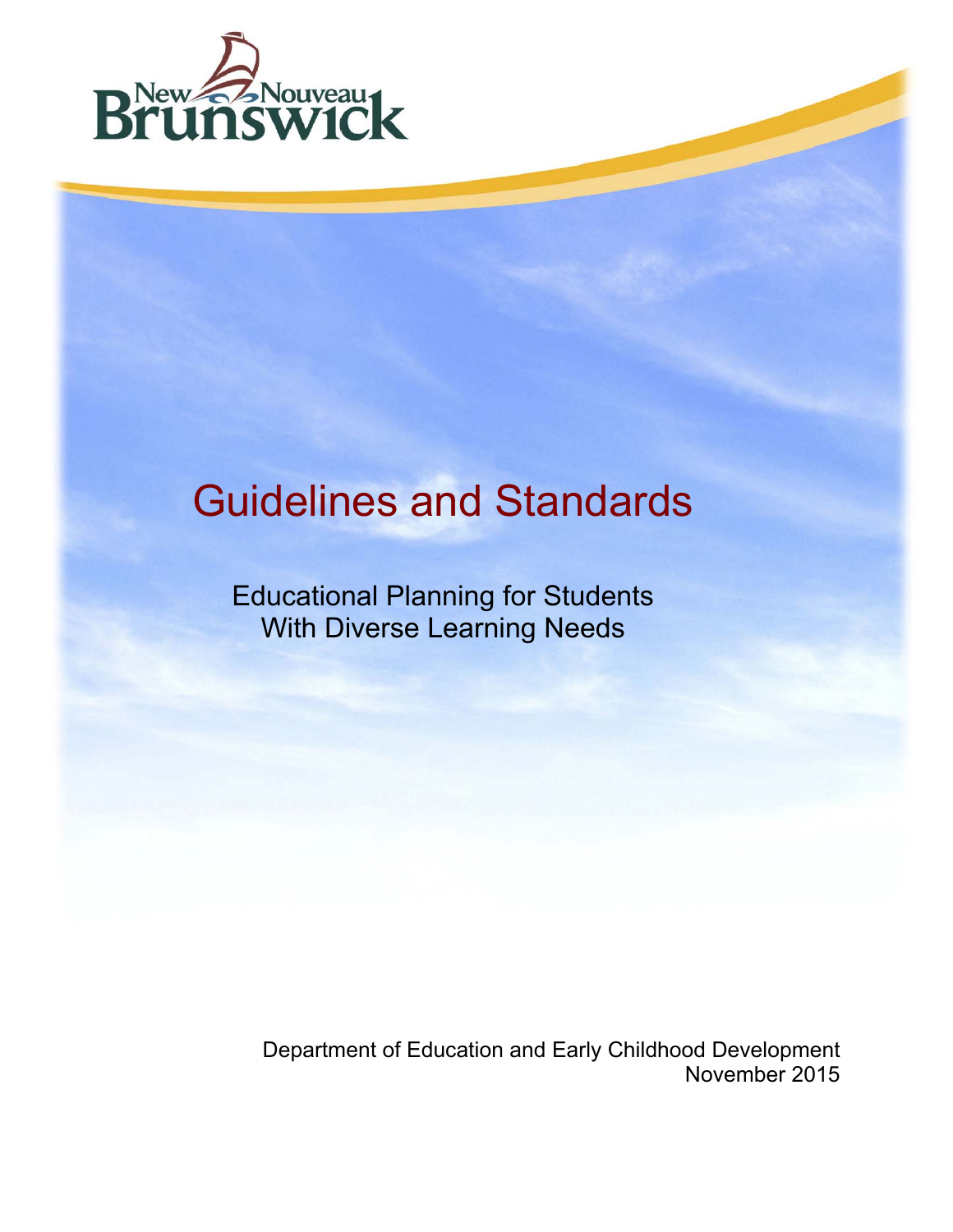Care has been taken to trace ownership of copyright material contained in this document. Any information that will allow the New Brunswick Department of Education and Early Childhood Development to rectify any reference or credit in subsequent editions would be gratefully received by:

Learning Specialist for Exceptionalities New Brunswick Department of Education & Early Childhood Development, P.O. Box 6000, Fredericton, N.B. E3B 5H1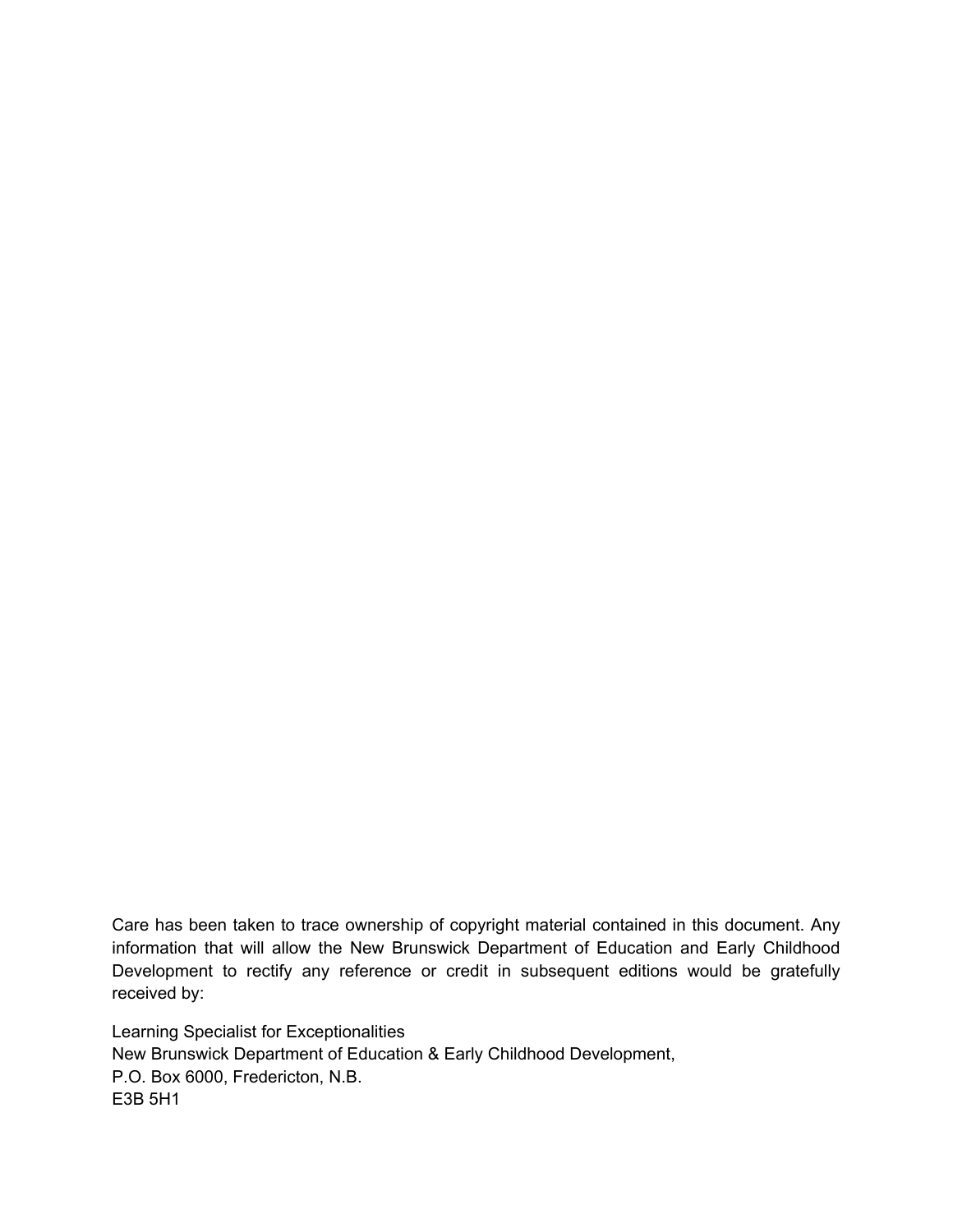# **Table of Contents**

| Appendix A: School Based Education Support Teams to Support Inclusion 15 |  |
|--------------------------------------------------------------------------|--|
|                                                                          |  |
|                                                                          |  |
|                                                                          |  |
|                                                                          |  |
|                                                                          |  |
|                                                                          |  |
|                                                                          |  |
|                                                                          |  |
|                                                                          |  |
|                                                                          |  |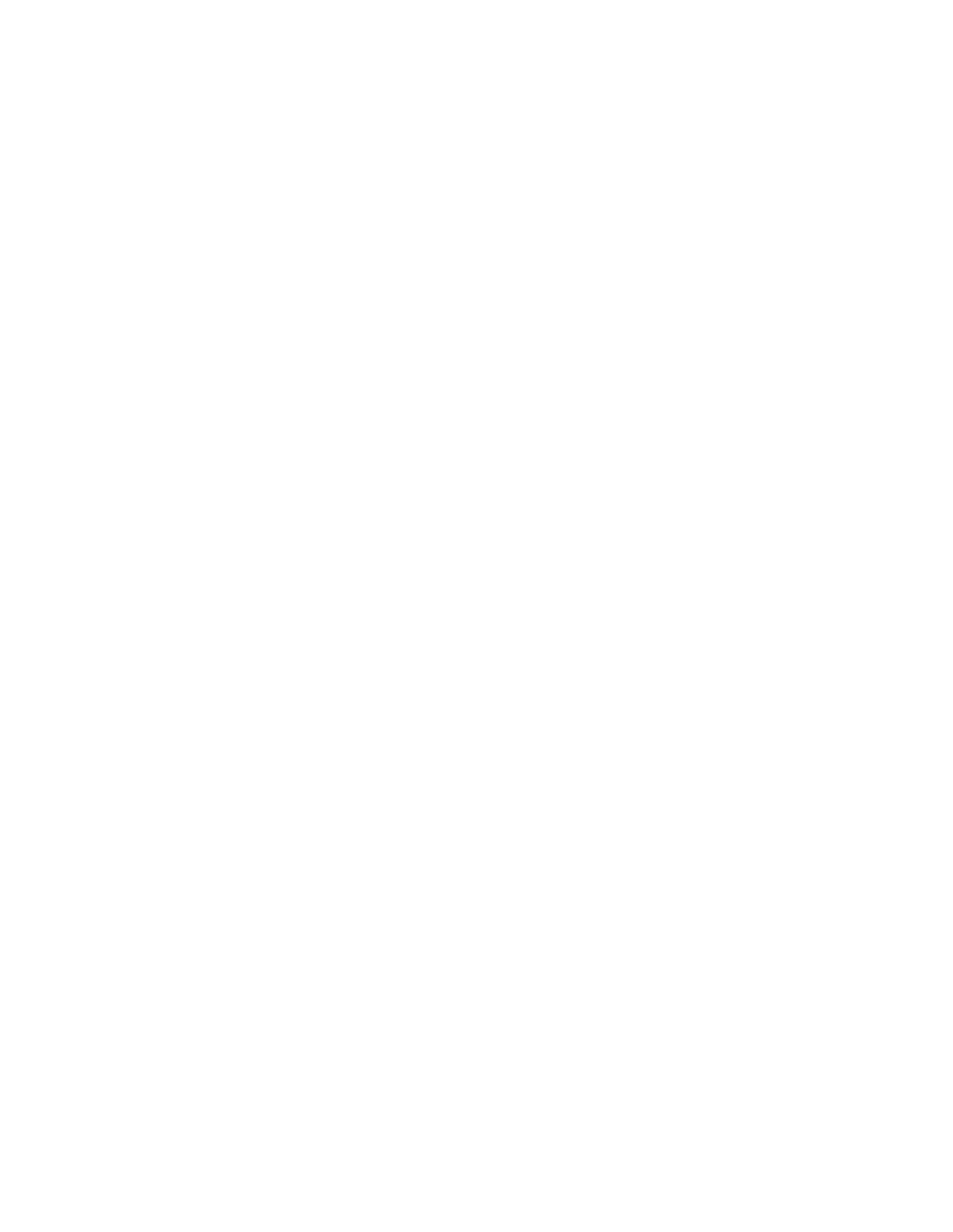#### **Introduction**

The Department of Education and Early Childhood Development (EECD) is committed to a process of inclusive, quality education. Every effort is made to educate all students through instruction designed to be delivered to students of mixed ability and of the same age in a common learning environment within neighborhood schools. Based on the conviction that each individual is a unique learner, schools require flexible curriculum delivery, support services, and appropriate resources. A collaborative effort among educators, parents, students and the community is essential to the success of the student.

#### **Goals/Principles**

The following Goals/Principles are drawn from *Policy 322 – Inclusive Education.* 

Inclusive public education:

- recognizes that every student can learn;
- is universal; the provincial curriculum is provided equitably to all students in an inclusive, common learning environment shared among age-appropriate peers in their neighbourhood school;
- is individualized; the educational program achieves success by focusing on each student's strengths and needs, and is based on the individual's best interests;
- requires school personnel to be flexible and responsive to change;
- respects student and staff diversity in regards to their race, colour, religion, national origin, ancestry, place of origin, age, disability, marital status, real or perceived sexual orientation and/or gender identity, sex, social condition, or political belief or activity; and
- is delivered in an accessible physical environment where all students and school personnel feel welcome, safe, and valued.

Implementation of best practices considers eleven areas of critical importance. These are the areas of:

- 1. school learning environment
- 2. collaborative planning
- 3. administration
- 4. social responsibility
- 5. curriculum planning and implementation
- 6. support programs and services
- 7. classroom practices
- 8. planning for transition
- 9. partnerships among school, family and community
- 10. innovation
- 11. accountability

As well, the following core practices help ensure that students with diverse learning needs are included within the common learning environment where educators will implement the principles of Response to Intervention (RTI):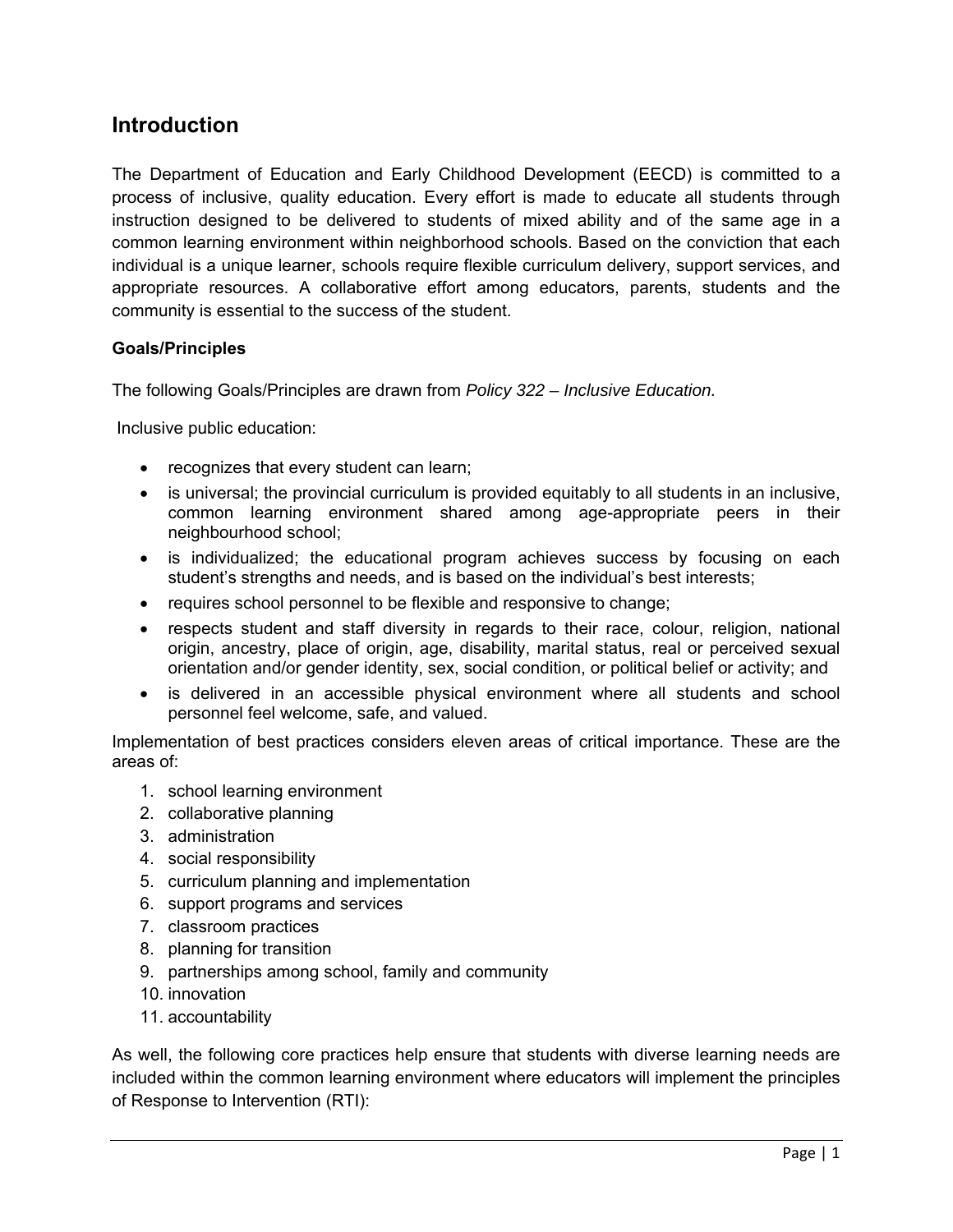- use a multi-tier model of instruction
- use a problem-solving method
- use scientific, research-based interventions/instruction
- monitor student progress to drive instruction
- use data to make decision
- use assessments for screening, diagnostics and progress monitoring
- effectively teach all children
- intervene early

(http://www.dayofreading.org/DOR10HO/Binks.pdf)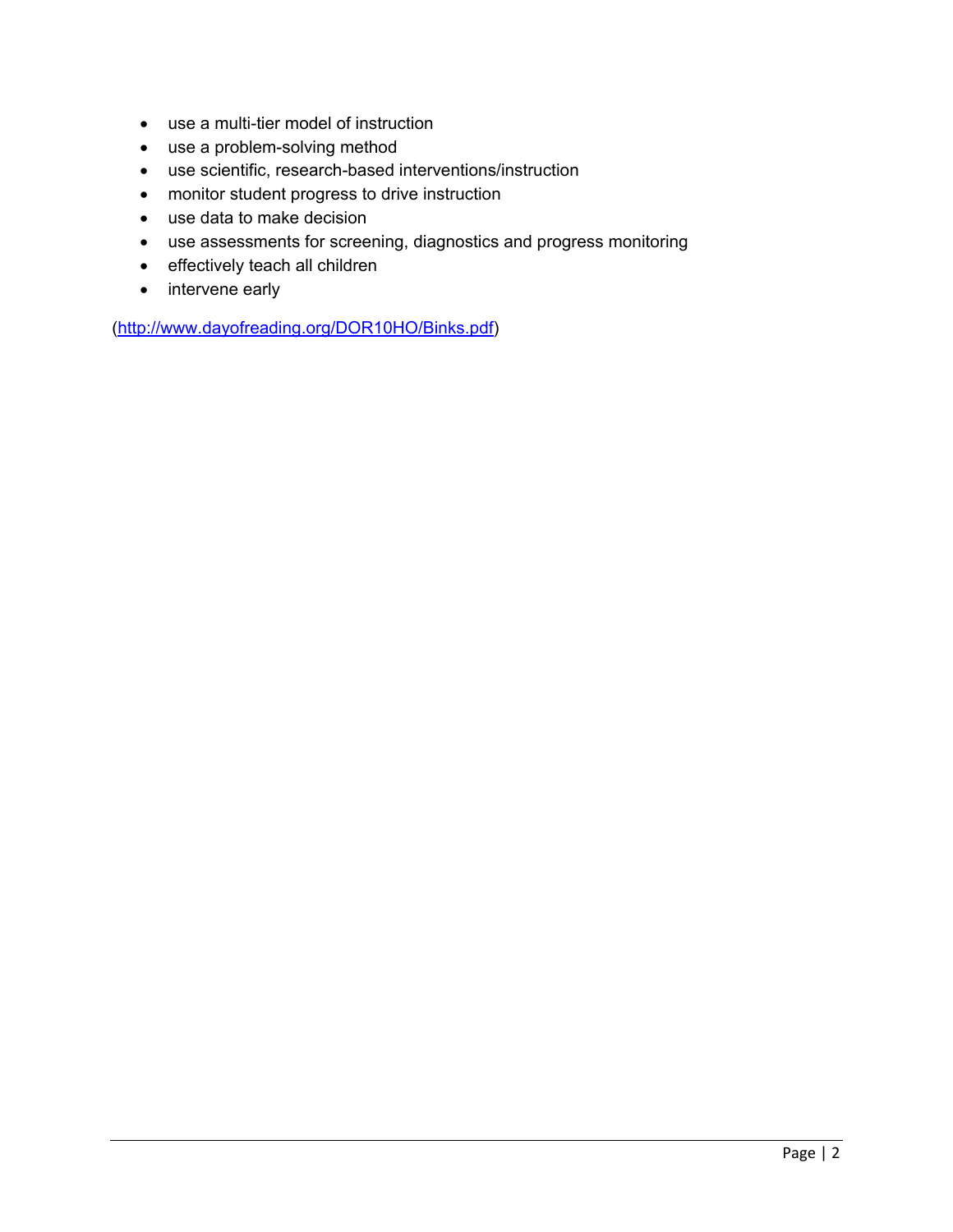### **Rationale**

In implementing the philosophy of inclusion, the province of New Brunswick has a responsibility to make sure each student feels respected, confident, and safe so he or she can participate with peers in the common learning environment, and learn and develop to his or her full potential. Section 12 of the *Education Act* states:

*A "personalized learning plan" means a personalized plan for a pupil that specifically and individually identifies practical strategies, goals, outcomes, targets and educational supports and designed to ensure the pupil experiences success in learning that is meaningful and appropriate, considering the pupil's individual needs.*  (Education Act Section 1, Definitions)

In order to facilitate a greater degree of success in enabling students to learn and to achieve, a consistent province-wide approach to educational planning is critical. This will help ensure broader student success in meeting educational outcomes, effective and efficient delivery of services, and will provide common language and understanding that is transferable in and amongst schools and districts within the province.

The purpose of this document is to detail a consistent and standardized method for the development and application of Personalized Learning Plans by clearly setting standards for plans which will benefit all stakeholders (students, parents, teachers, administrators and others).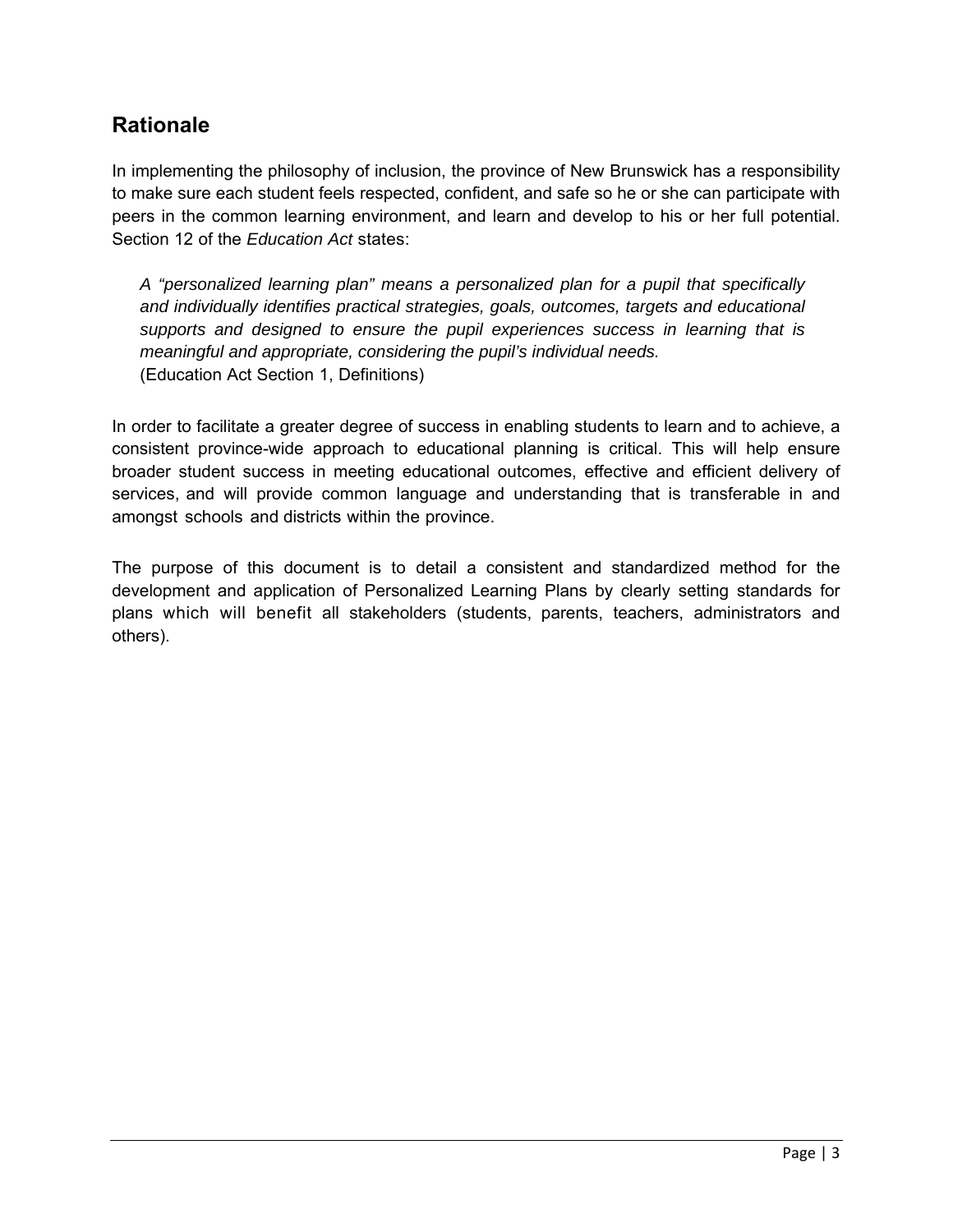### **Determination of the Need for a Personalized Learning Plan**

The determination of the need for a Personalized Learning Plan (PLP) is the responsibility of the superintendent of a school district. Section 12.1 of the *Education Act* states:

*"A personalized learning plan shall be developed for a pupil if the superintendent concerned, after consulting with qualified persons, determines that the physical, sensorial, cognitive, social-emotional or other needs of the pupil requires that a personalized learning plan be developed."* 

Qualified persons may include classroom/subject teacher(s), members of the school-based education support services team (ESS team), and appropriate district staff including psychologists or residents in psychology, medical personnel, speech language pathologists, occupational therapists, Early Childhood Intervention personnel, social workers and others.

According to *Policy 322*, students must receive a PLP when one or more of the following conditions exist:

- 1. Strategies beyond robust instruction are required.
- 2. Behavioural supports, as outlined in section 6.6 of *Policy* 703 *Positive Learning and Working Environment* are required.
- 3. The common learning environment is to be varied in accordance with section 6.4 of this policy.

In other words, a PLP should be considered when a student is experiencing difficulties over an *extended* period of time and not making progress even with the additional support that a teacher would typically employ following the tiers of intervention and differentiation. When the classroom teacher or parent suspects that a PLP may be necessary for a student, he or she should approach the Education Support Teacher – Resource, (EST-Resource) for consultation. Initiation of a referral to the ESS team should occur if the teachers believe the extent of the difficulty warrants such intervention. It is expected that informal and/or formal assessment information be provided with a pupil's referral to the ESS team for consideration.

In accordance with Policy 322, other situations requiring documentation within a PLP include:

- reduced instructional hours including transportation arrangements which impact hours of instruction;
- partial day plans including the projected timeline to return the student to fulltime instruction; and
- grade retention plans when supported by the district  $(6.7.3)$ .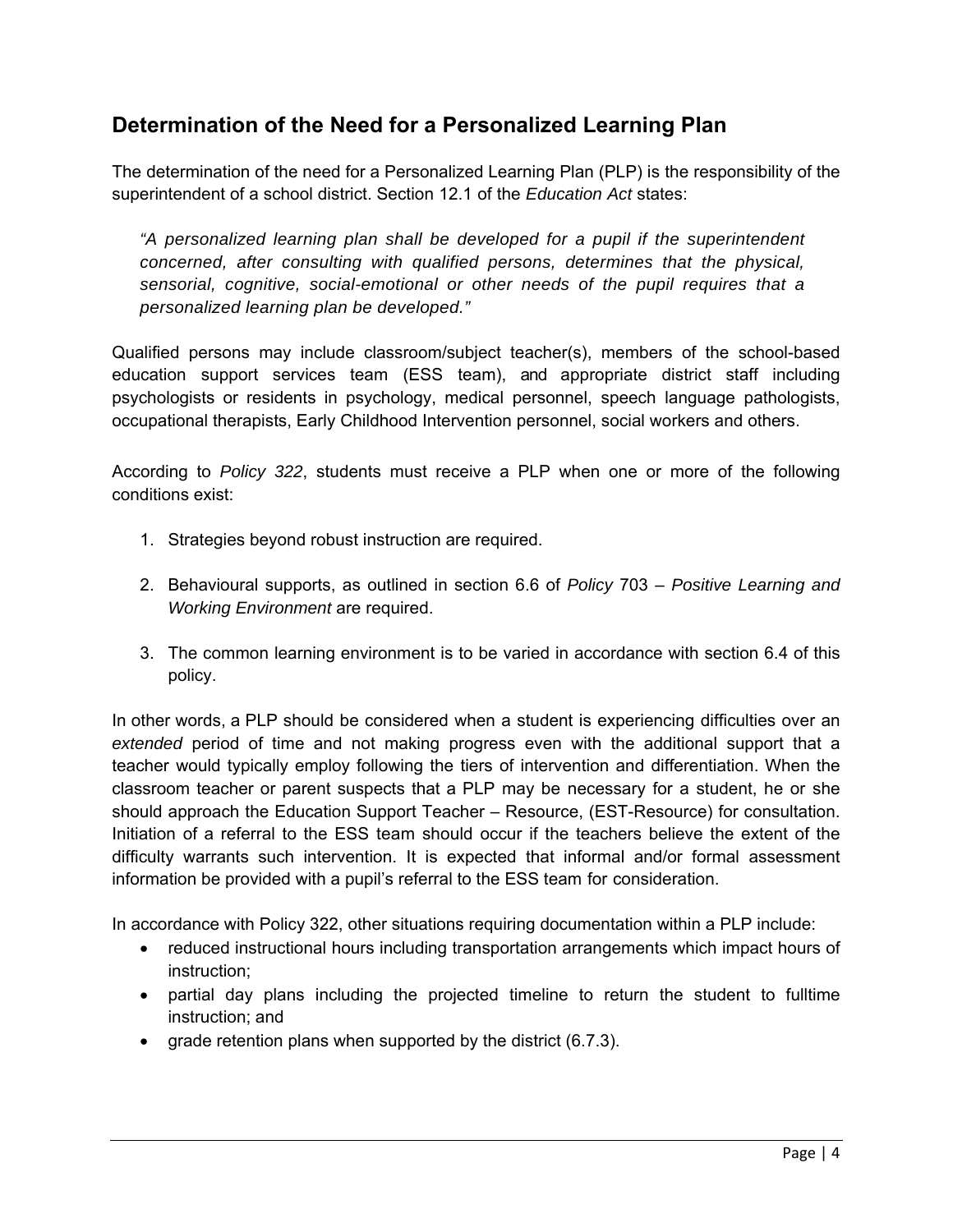The flexibility and ability to begin the immediate planning for and provision of intervention is consistent with the expectation that plans be dynamic and responsive to the student's needs, strengths, and circumstances. It is important that on-going monitoring and adjustments to the plan occur throughout a school year in order to effectively enable the student to learn and achieve. Teachers are expected to continue implementing suitable interventions while awaiting special planning and services, should such be required.

Some students (K-2) will arrive in school with previously identified needs and will immediately require a PLP. However, it is important for classroom teachers in the early years to be cognizant of those students who are experiencing difficulties beyond what would usually be expected of a student in the primary grades, but who have not previously been identified. Again, in these cases, teachers should consult with their EST-Resource, and refer the student(s) to their ESS teams in order to ensure a rigorous plan of intervention is implemented to avoid widening gaps.

# **Resource Model of Collaborative Consultation - Collaborative Communication**

The model of collaborative consultation is supported by EECD as it enhances the philosophy of inclusion and involves all stakeholders in planning, implementing, and monitoring programs for students with diverse learning needs. Collaborative consultation and teamwork ensures effective and efficient service delivery. Teams work together to share goals, but not to duplicate each another's efforts. Collaboration helps support team members and provides the opportunity to learn from other's areas of expertise while keeping the child the central focus of the plan.

The role of the Education Support Teachers-Resource, Literacy, Numeracy, Guidance or Autism (ESTs) is to contribute their knowledge and skills for teaching diverse learners, just as classroom teachers and others contribute in their areas of expertise, to the team. EST responsibilities include the following:

- co-planning and co-teaching with classroom teachers
- suggesting varied methodologies
- assessing students through classroom observation
- suggesting informal and formal assessment strategies
- acting as liaison between various outside agencies
- training, scheduling, and/or supervising teacher assistants
- making arrangements for and training educational assistants, peer tutors, or volunteers providing small group and individual help to address a specific need. The collaborative consultation model requires innovative thinking in order to create opportunities for consultation, co‐planning, and co‐teaching. Communication among the professional learning community takes time and, in order to be effective, **it should be routinely built into the school scheduling.** This provides protected time for the necessary sharing among team members so that everyone is on the same page and able to complete their tasks.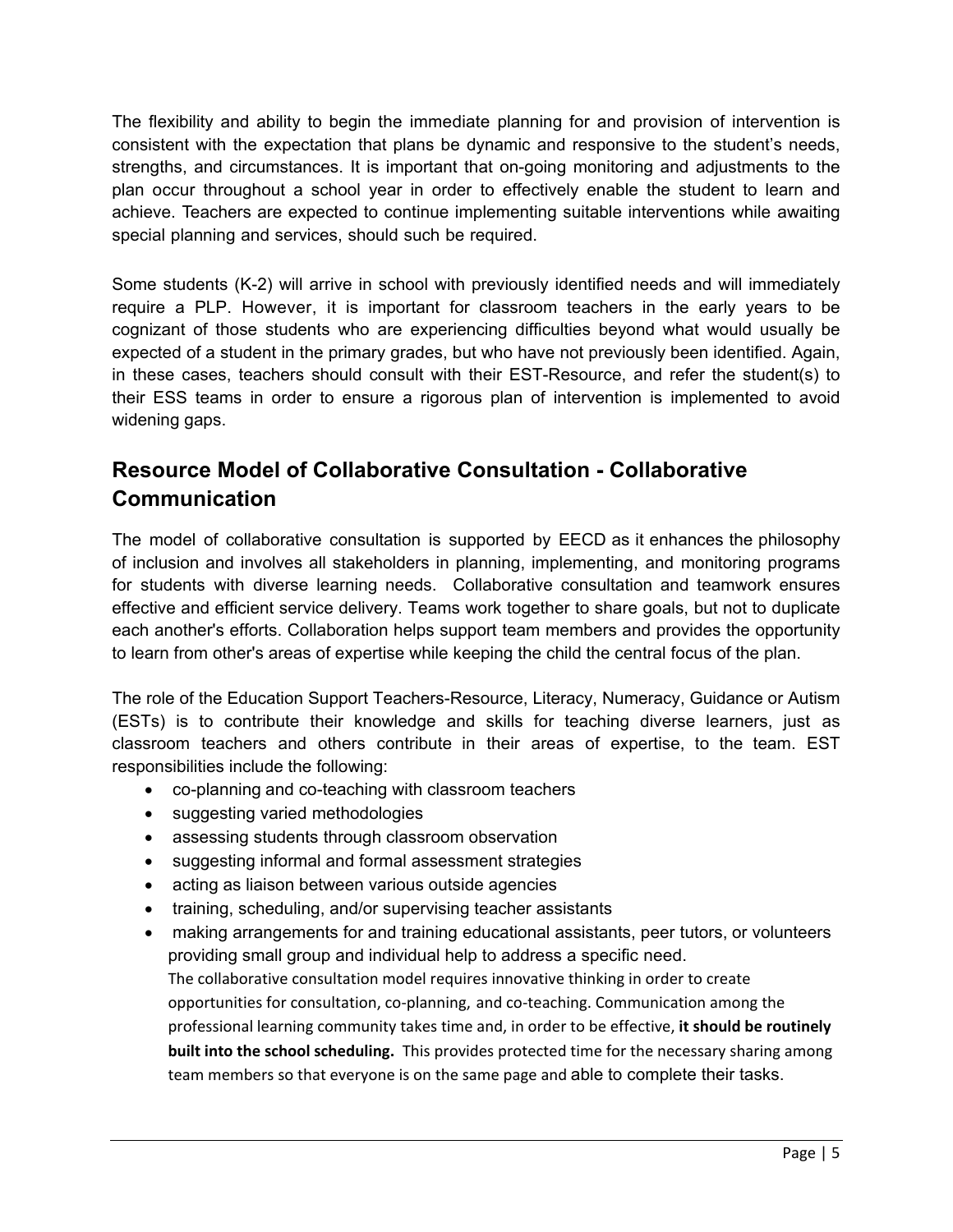Professional development with regard to the skills and knowledge necessary to implement the collaborative consultation approach is the key to ensuring success and to seeing the benefits of this model. (For more information see Appendix A - School Based Education Support Teams to Support Inclusion)

#### **Who should be a member of the planning team for a PLP?**

Anyone who has a role in the student's day, program, etc., should be on the planning team. This includes administrators, classroom teachers, Education Support Teachers (ESTs), Educational Assistants (EAs), specialists, such as APSEA<sup>1</sup>, speech therapists, occupational therapists, EST-Autism, school psychologists, social workers, etc., along with the family and student.

#### **Case Manager**

The EST-Resource is usually responsible for making sure that all members of the planning team have the information necessary to ensure consistent program delivery for the learner. The EST-Resource facilitates team meetings, arranges meetings, communicates information to all people who need it, monitors interventions to ensure they are implemented as intended, and reviews learner progress in partnership with the classroom/subject teacher.

#### **Parent/Guardian Involvement in Determination of the Need for PLP**

Section 12.2 of the *Education Act* states that the parent/guardian of a student must be consulted during the process of the determination of the need for a PLP, and in the process of developing programs and services for the student.

Parents/guardians, as their child's first educator, have an important role to play in the development and implementation of a PLP for students with diverse learning needs. They are an integral part of the support mechanism for both the student and teachers.

Parents/guardians are often the first to recognize when their child is struggling with schoolwork and, therefore, may initiate a request for a referral to the ESS team. If the child has not been identified in preschool, they may be the first ones to notice that their child is taking extra time on homework, is unhappy when dealing with certain subjects, or avoids certain school-related tasks. They may be concerned about the excessive amount of time their child spends on homework compared to the time others spend. Parents/guardians may also notice behavioural patterns such as a reluctance to go to school, crying spells, physical symptoms, or extended periods of sadness or depression.

Parents/guardians can also provide a rich background history of the child. A student's past

 $1$  Students served by APSEA have a sensory impairment of hearing and/or vision that has the potential to delay their educational functioning. Therefore, APSEA personnel also need to be included in PLP meetings and processes in order to allow them to contribute their expertise to the school-based team.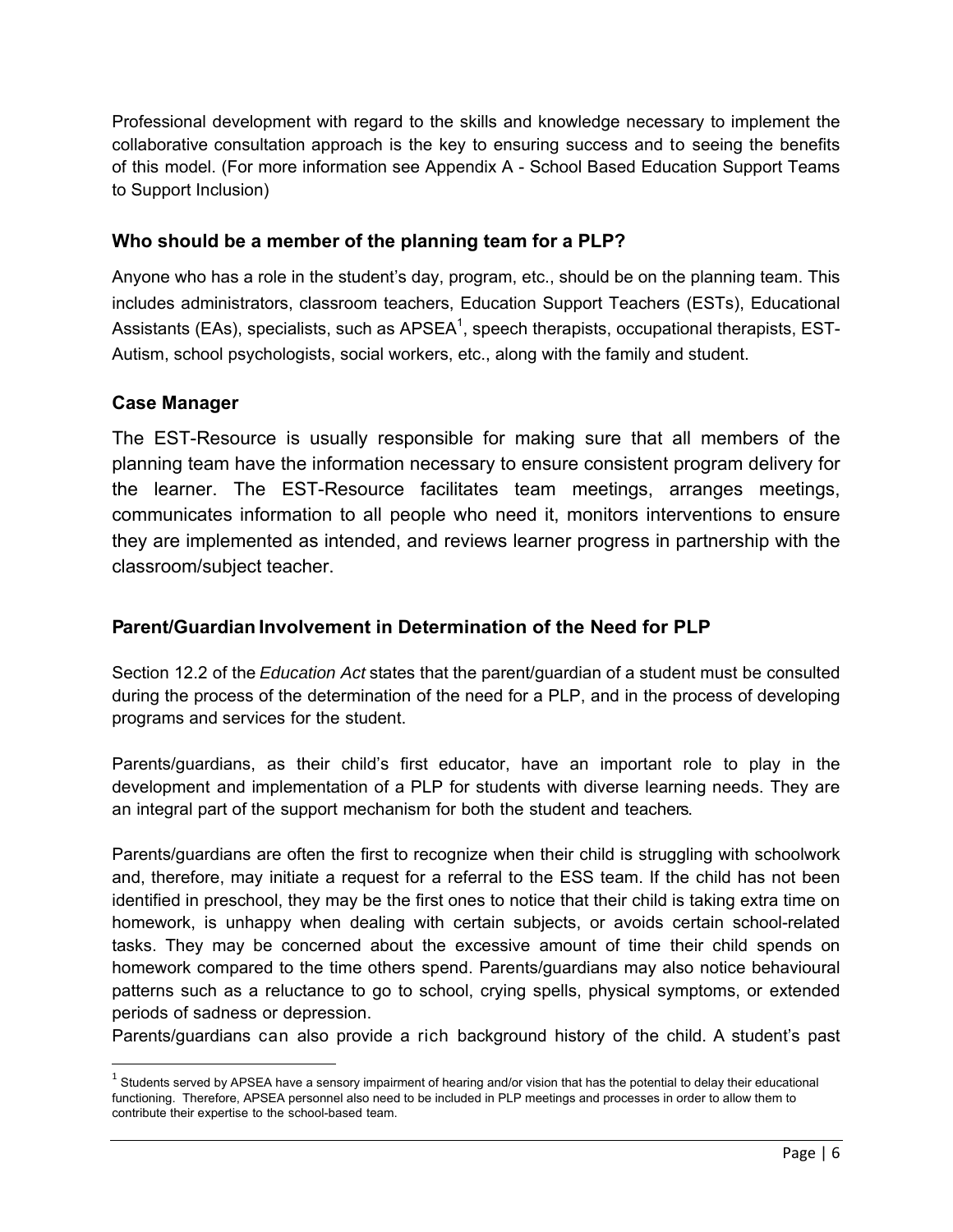experiences (for example, premature birth, ear infections, tubes in ears, visual difficulties, a delay in acquisition of speech/language) often provide valuable information that may be relevant in planning for extra support.

When planning for modified or individualized goals and outcomes, it is optimal for parents to be present to help establish goals for the child that can be reinforced at home. Goals and outcomes will be written and monitored by both home and school. This way, parents/guardians know that they have a legitimate role in the implementation of the PLP. They can also agree to undertake activities and responsibilities that can be carried out with specific goals in mind. In the development of a plan for the child, the parents may be assigned responsibility for certain parts of the plan; for example, researching their child's disability and seeking medical advice, obtaining a tutor, enrolling the child in outside social activities, or joining a support group.

Once a collaborative vision for the child has been established, and all persons involved clearly know their part in the planning process, the learning potential of the child is enhanced. The child's school success is contingent upon parental support and involvement, although the ultimate decision for placement, programming, and services lies with the educators. When there is a disagreement between home and school, parents/guardians may request a formal appeal as outlined in the *Education Act*. If such is the case, it is the school's responsibility to inform them of their right to this process. (See Appendix F - Appeals Process)

Parents/guardians and the student (when possible) should also be part of continuous planning meetings throughout the school year for the student. Goals and outcomes will change throughout the year, but parents and students should always have a part in helping to identify them. Students should be encouraged to participate in this process from the beginning, but particularly as they progress through the upper grades. There are ways to facilitate this participation even for non-verbal students which is essential in developing self-determination and autonomy.

Parents/guardians may need support during the difficult period of referral, assessment, and implementation. Teachers should be sensitive to the turmoil that they may be feeling. Referral to community support groups such as the Learning Disabilities Association of New Brunswick, the New Brunswick Association for Community Living, or the Autism Society of New Brunswick will provide additional support to the family. The Premier's Council on the Status of Disabled Persons has information related to other support groups throughout the province should families be interested in pursuing this avenue. (See Appendix K - Contacts)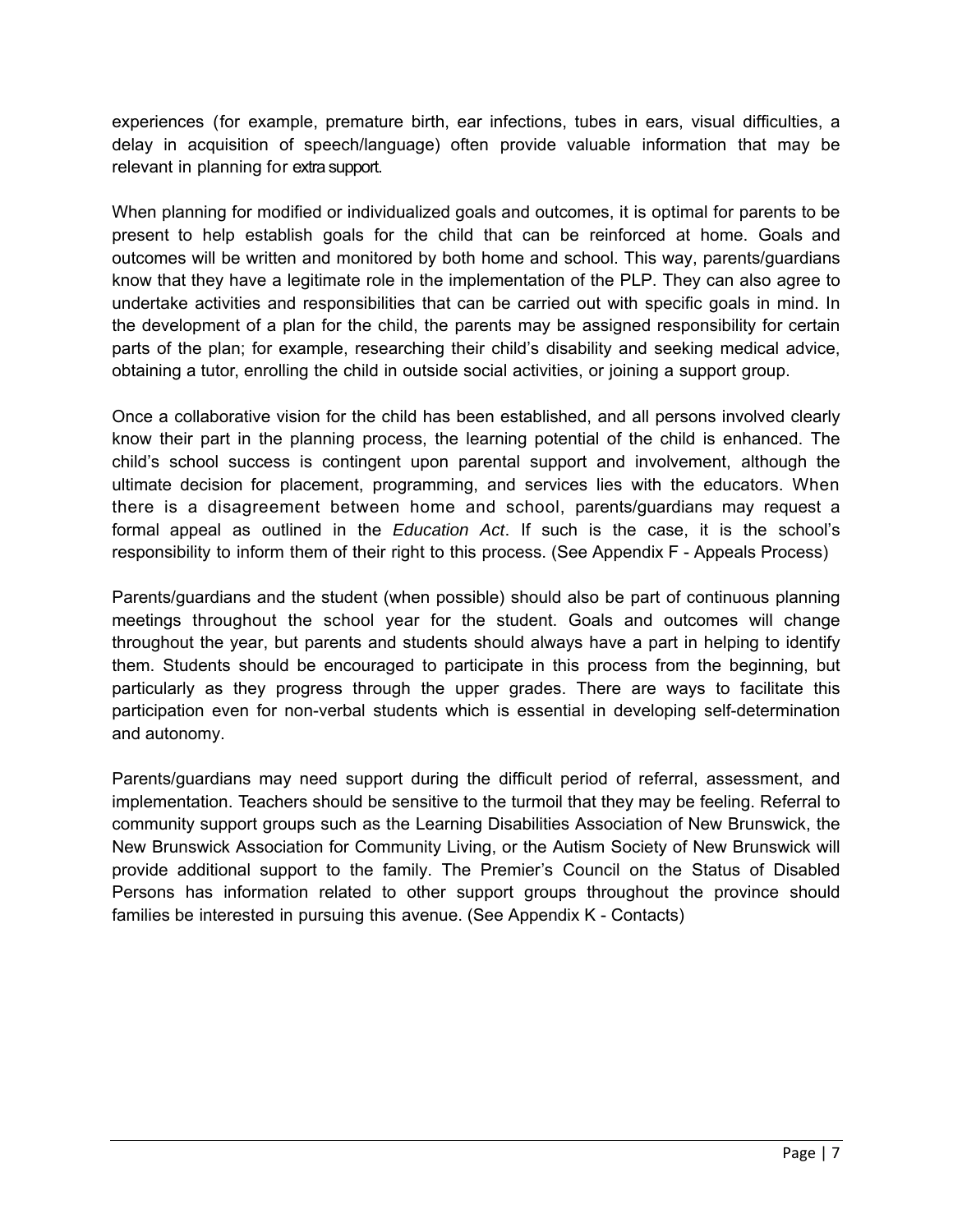### **Creation of a Personalized Learning Plan**

#### **Useful Terminology and Definitions**

One of the more challenging issues during implementation of a PLP is ensuring clarity of the definitions for *accommodations*, *modification*, and *individualization*.

When trying to decide which components of a plan is right for a student, decisions are made based on an *educational* rather than a *medical* model, and an *inclusive* rather than a *special education* model. In other words, when deciding on an intensive educational plan (PLP), teachers must have gone through the process of trying various ways of presenting or evaluating the curriculum by employing the principles of Universal Design for Learning (UDL) to suit the diverse learning styles in the classroom. As well, options must have been exhausted in the school's pyramid of interventions. If the student in question has not responded, discussions with the EST-Resource, the ESS team, the parent/guardian, and student regarding a PLP are in order.

One factor in deciding which type of plan a student needs is the comparison of the student's current level of functioning to the prescribed grade level curriculum outcomes. Consideration of a PLP must be based on careful assessment of the work product and the characteristics that a student displays. Classroom teachers will want to ask for the assistance of the EST-Resource and the child's family in observing the child in context, and for conducting both formal and informal assessment.

The following terms are key to understanding the purposes, processes and procedures relevant to the development of a PLP for a student with diverse learning needs.

**Personalized Learning Plan (PLP):** A plan for a student who requires specific and individual identification of practical strategies, goals, outcomes, targets, and educational supports that ensure the student experiences success in learning that is meaningful and appropriate, considering the student's individual needs.

**Accommodation:** An accommodation is intended to remove barriers to learning while still expecting students to master the same instructional content as their typical peers. Accommodations do not alter prescribed outcomes.

- Universal accommodations are those strategies, technologies, or adjustments (good teaching strategies) that enable a student to reach prescribed outcomes and can be used as needed. These accommodations are not documented within the PLP but should be available to staff in some other way decided upon by the school/district.
- Justifiable accommodations are strategies, technologies, or adjustments documented within a PLP without which the student would NOT BE ABLE to access the curriculum. (For more information see Appendix G – Accommodations for Instruction and Assessment)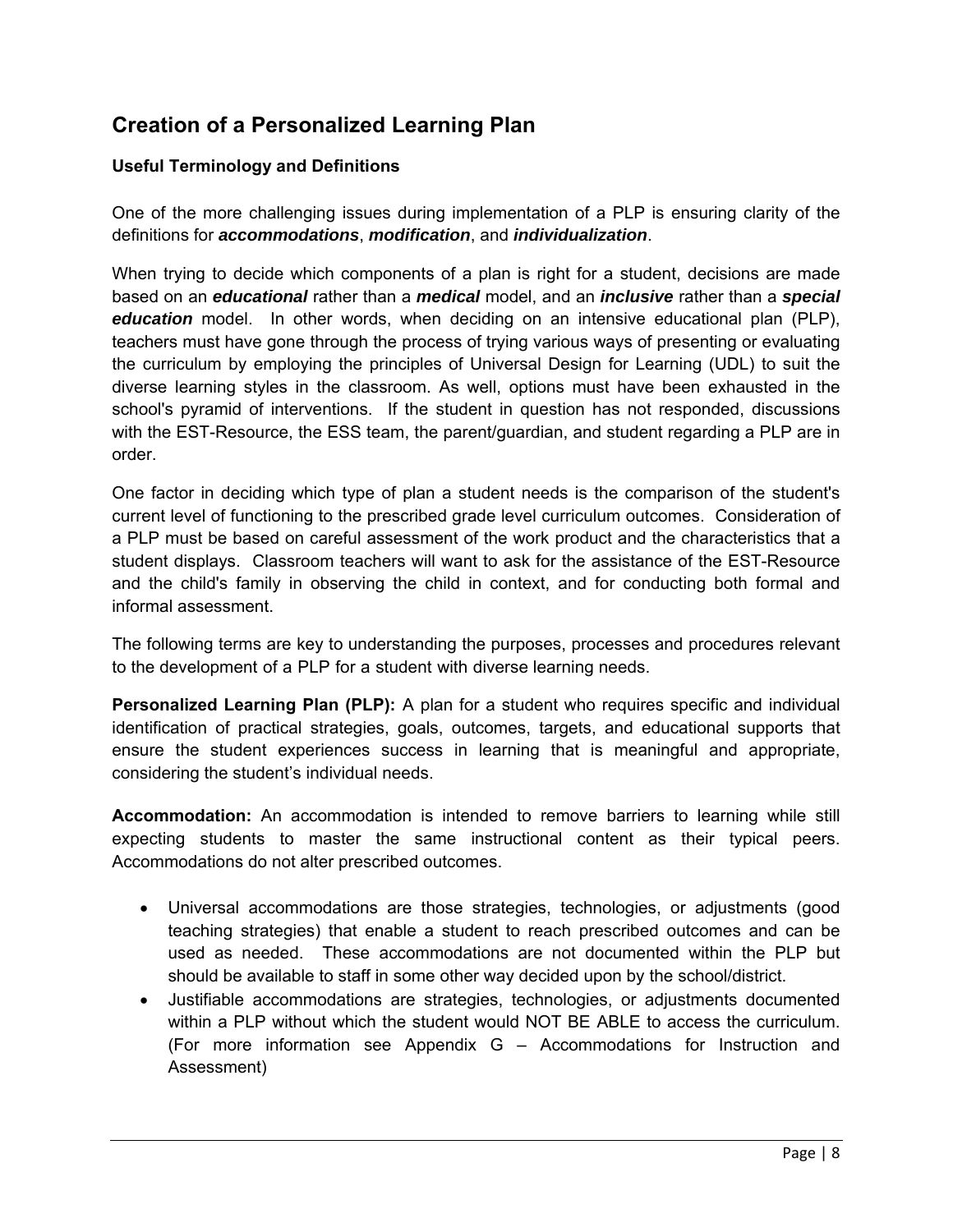**Modification (adjusting curricular outcomes):** A course is modified when grade level curricular outcomes of a subject have been altered, deleted, or added in order to address the specific needs of that student. The integrity and general intent of the course is maintained while the comprehension depth of the outcomes has been altered or deleted. Students with adjusted curricular outcomes (modified) are part of the common learning environment, and receive differentiated instruction and supports as required.

Making a decision as to whether or not a program should be modified is a difficult and weighty decision that is to be made with the parents/guardians, student, and ESS-team working together. This decision should not be made until there has been a rigorous and comprehensive program of intervention as it can affect post-secondary options. (See Appendix H - Modified Rubric)

**Individualized Plan:** The definition of an individualized plan is planning that supports student's skill development and does not follow the prescribed curriculum. This can include goals for academic, social, communication, behavioural, functional, social-emotional, motor, and personal care. The decision to create an individualized plan is straightforward as the outcomes have little resemblance to prescribed provincial curriculum and address the individual needs of the student.

Individualized plans record the significant support personnel, if applicable, that may be involved with the child. These would include education assistants, speech-language pathologists, occupational therapists, psychologists, Education Support Teachers-Autism, and school intervention workers. (For more information see Appendix B - PLP Rubrics)

**Justification for Plan:** The Justification Statement for the PLP is a text box that includes all of the pertinent information regarding the content of the plan for the current school year. It should be updated every year to ensure contains the most recent information. The following areas should be included in this section:

- If applicable, a diagnosis with date and name of the person who gave the diagnosis;
- One or more characteristics (behavioural, intellectual, communication, perceptual/sensory or physical (if applicable);
- A related educational delay (if applicable) and present level of function (approximate grade, level, assessment results, etc.);
- A rationale for the type of plan; and
- Indication of the following plans in place:
	- a partial day plan with time line
	- behaviour plan
	- retention plan if supported.

**Signatures:** The signatures in the PLP are an important indicator that collaboration has occurred in the development of the plan for a student. The signature is also there for *accountability* purposes. For teachers, it shows that discussions are occurring for a student and agreement that the accommodations, modifications or individualization are *reasonable* to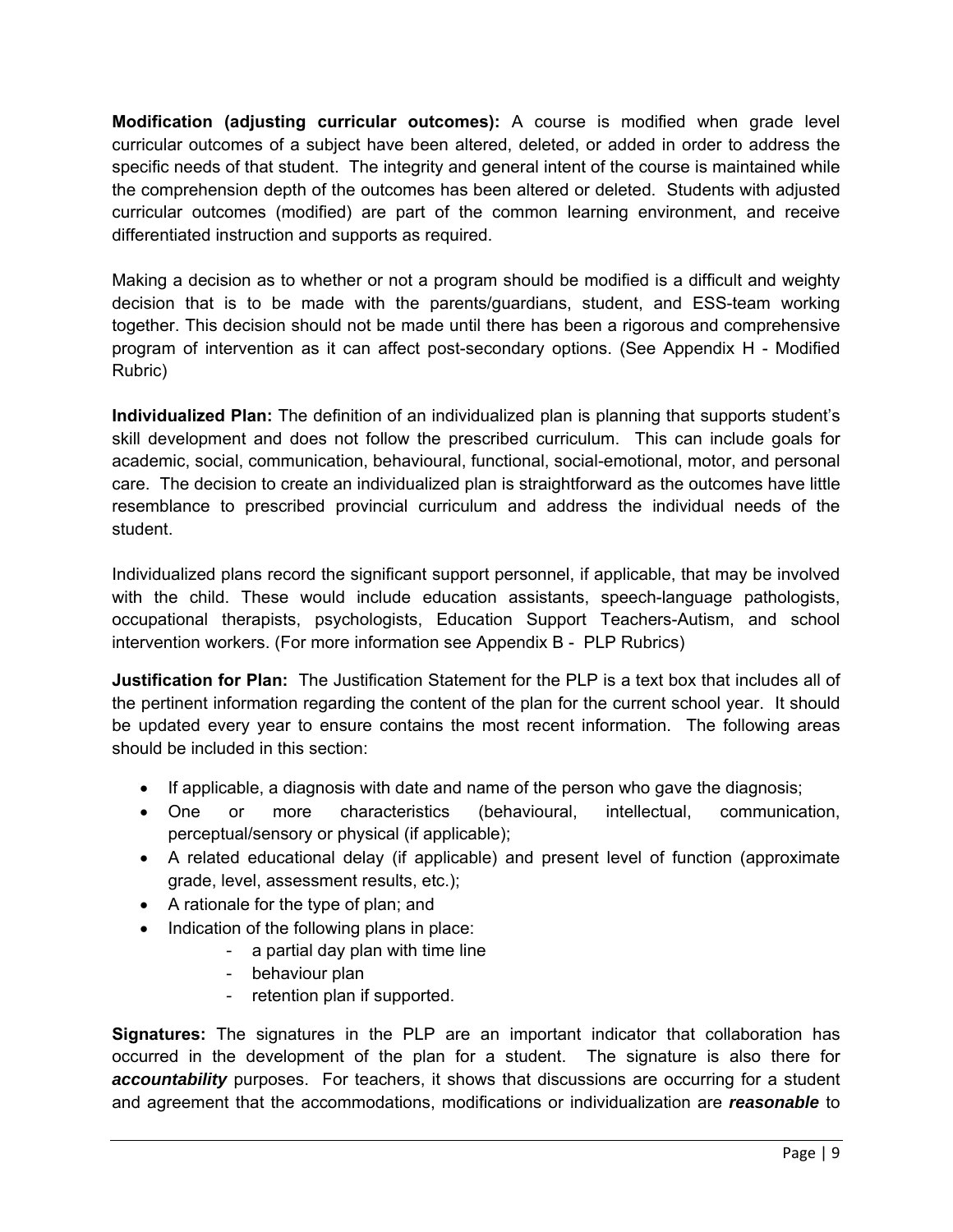the point of undue hardship. A PLP is a *living document* and is expected to change throughout the year as the educational needs of the student change, and as goals or outcomes have been met.

Once the plan is made, teachers are accountable to what is in it, *whether or not they have signed the document.* That's why it is important that teachers be involved in the decisions regarding the development of the plan.

In some cases, teachers attempt to contact parents/guardians many times for their input but do not receive a response. Once a school has made **three** attempts to garner input and a signature, and the school has not received a response, there is no further obligation but the attempts need to be noted in the PLP. Further attempts should be made at the next reporting period using the same guidelines.

Transition: Specific planning is necessary for key times of transition and should be noted in the PLP. These include:

- transition to school (entering the public system in kindergarten)
- transition between grades
- transition to a new school
- transition to adult life post high school

Specific planning for the transition of students from school to adult life should begin by the spring of the grade eight school year. Transition planning needs to be future-focused toward the achievement of the student's vision. In doing so, planning will identify goals and outcomes, specific strategies, time lines, roles, and responsibilities for members of the transition team. As the transition plan is developed over time, those involved will change as goals and outcomes change. As the student approaches graduation, it is critical to involve outside agencies, community activity organizers, post-secondary institutions, and other sources that could provide support for the student as he or she moves into adult life. Transition planning must identify a continuum of activities and services from which choices can be made, depending on the student's vision for the future and the significance of his or her disability. (See Appendix M for information on Canada Student Grant for Services and Equipment for Persons with Permanent Disabilities)

The starting point for the student's transition plan will be the *Career Cruising Portfolio*. Initially the transition planning will have a broad focus, but, through the graduation years, the focus will be more specific to courses and strategies to assist the student to fulfil his or her vision for the future. The planning process will work toward facilitating self-determination, self-advocacy, and independent-living skills, and toward developing natural supports for the student in his or her future environment. (See Appendix J - Career Cruising Portfolio.)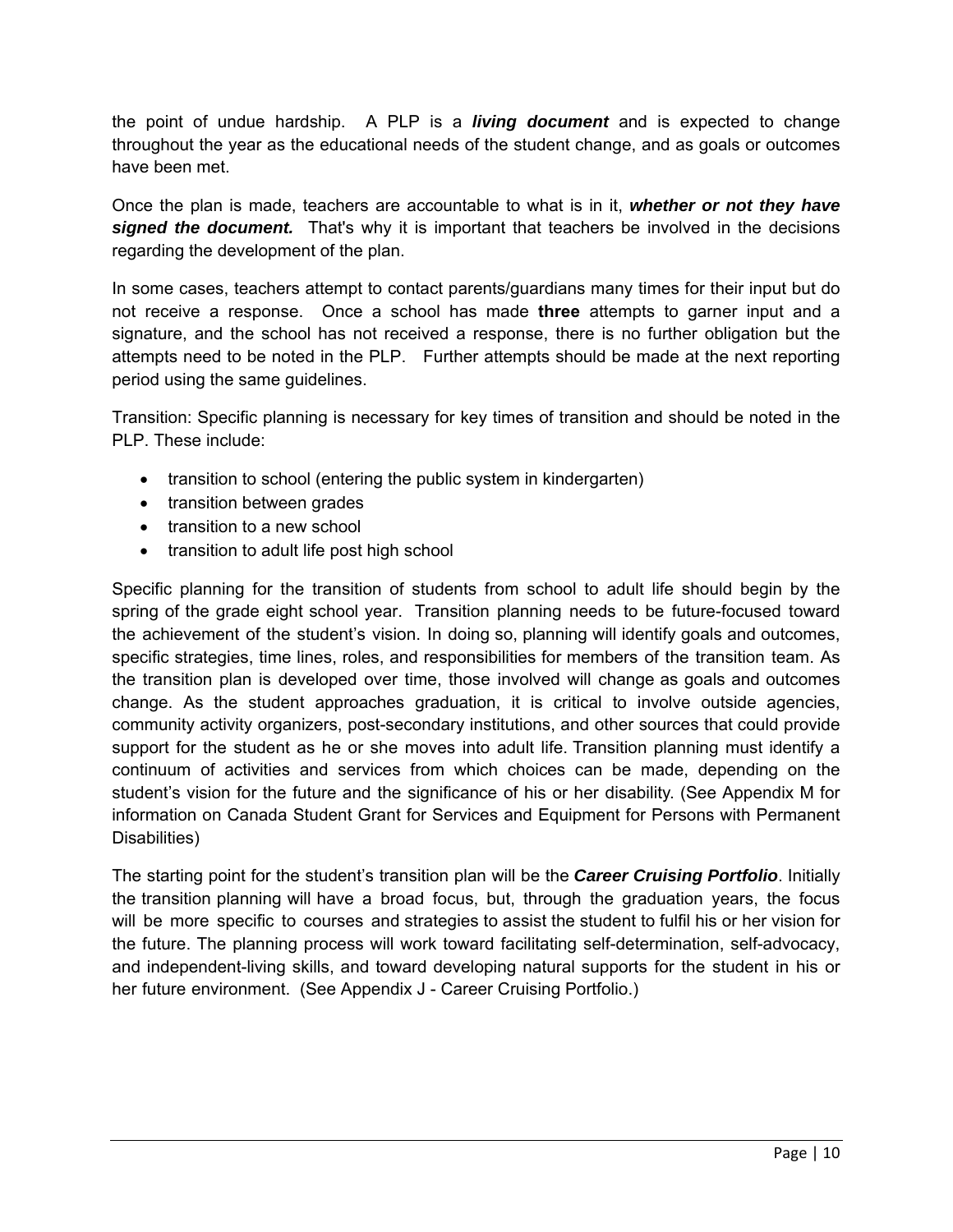### **FAQ's - Frequently Asked Questions**

The following are frequently asked questions regarding the Personalized Learning Plan.

#### 1. **When is it appropriate to consider a PLP?**

A PLP should be considered when a student is experiencing difficulties over an *extended* period of time and is not making progress even with the additional support that a teacher would typically employ following the pyramid of intervention and differentiation. *Policy 322* indicates the following be documented in the PLP:

- Behavioural supports, as outlined in section 6.6 of *Policy* 703 *Positive Learning and Working Environment,* are required.
- The common learning environment is to be varied in accordance with section 6.4 of this policy.
- Reduced instructional hours including transportation arrangements when impacting hours of instruction.
- Partial day plans including the projected timeline to return the student to fulltime instruction.
- $\bullet$  A grade retention plan when supported by the district (6.7.3).

#### 2. **Should APSEA students be on a PLP in addition to APSEA's Service Plans?**

Yes. Students served by APSEA have a sensory impairment of hearing and/or vision that has the potential to delay their educational functioning. APSEA personnel need to be included in the PLP meetings and processes in order to allow them to contribute their expertise to the school-based team.

#### **3. What is the difference between accommodations and modifications?**

Accommodations help the student access and participate in curriculum without changing the instructional content. It is intended to remove barriers to learning while still expecting mastery of the same content as their typical peers. Modifications mean that the grade level curriculum outcomes of the subject area have been altered, and the student is able to participate with the class, using modified materials and expectations. In this case, the integrity of the course is maintained while the depth of treatment of the outcomes has been altered or deleted. Parents should be informed that modifications will impact a student's future goals.

#### **4. How do you determine if a modified plan is required?**

This is a weighty decision based on a body of evidence (data) gathered over time by the student's teachers and other professionals working with the child. The decision to modify would be recommended by the ESS Team in collaboration with parents/guardians and the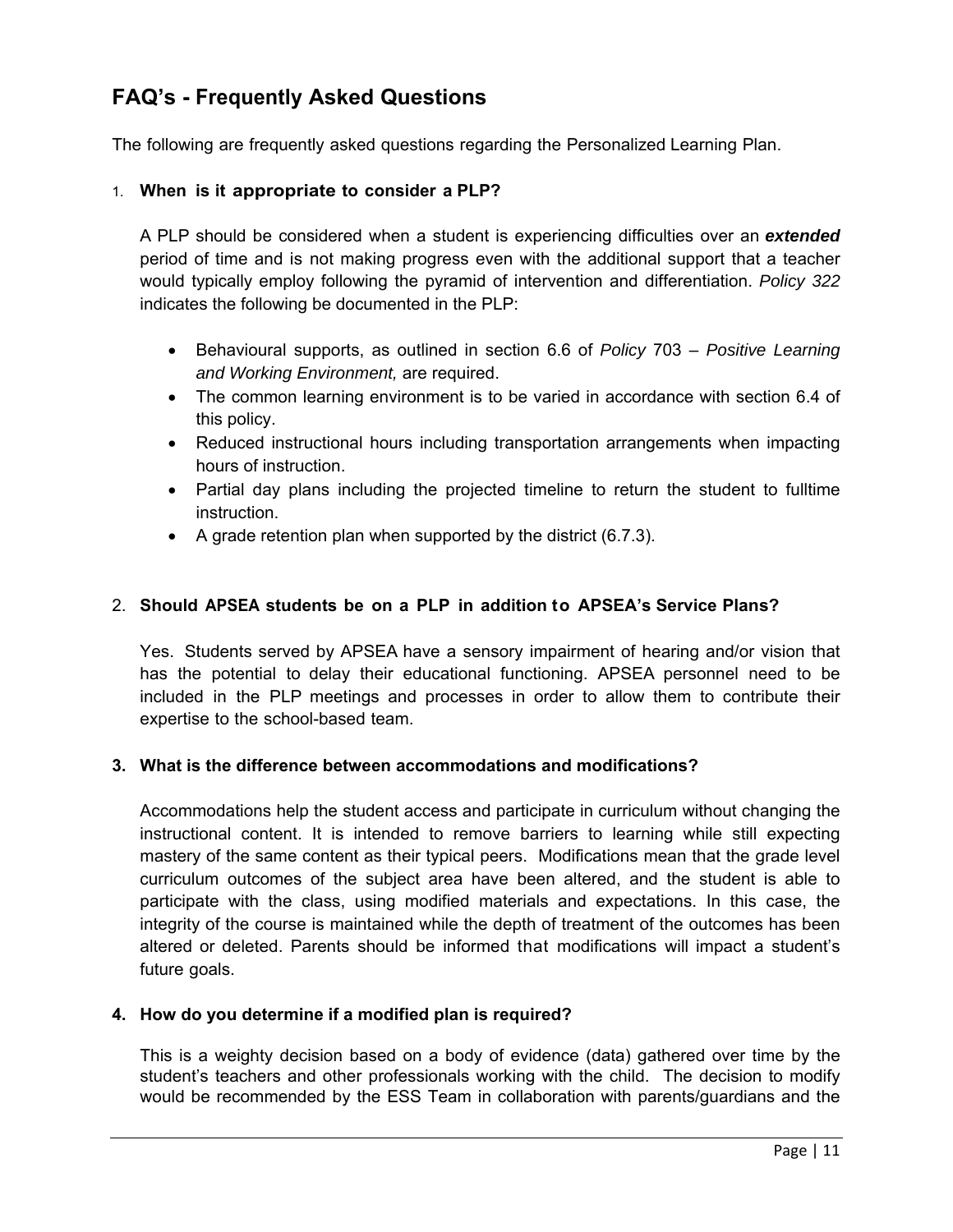student after a rigorous attempt at evidence-informed intervention has not been successful in closing gaps in learning. Due to the fact that altering curricular outcomes impacts postsecondary options for the student, it is essential that every effort be made to intervene before choosing this route. Once chosen, frequent review of the student's progress is essential in determining if modifications are still necessary and if so are effective.

#### **5. Can a student have a modified PLP in one subject?**

Yes, a student can have a PLP developed that covers only one subject area if that is appropriate to addressing the student's needs.

#### **6. What is the difference between accommodations in a PLP and accommodations that are done in the classroom on a daily basis?**

Accommodations are those supports, methods and practices that are used in the classroom enabling a student to participate as independently as possible. As part of their professional practice and in adherence to the principles of Universal Design for Learning, teachers daily provide accommodation(s) to a full range of students.

**Universal accommodations** are those strategies, technologies or supports that remove barriers to learning and are beneficial to all students in the class. Universal accommodations do not necessitate a PLP or prior approval for provincial assessments as they are available to all students when needed.

**Justifiable accommodations** are documented strategies, technologies or adjustments without which the student would not be able to access the curriculum or demonstrate his/her knowledge. These include accommodations such as a scribe, special lighting, a personal FM system, or large print. These accommodations are documented within the PLP and require prior approval to be accessed during provincial assessments. (See Appendix G for more information)

#### **7. If a student is receiving accommodations on a regular basis in the classroom, should the student be entitled to have the same accommodations on provincial tests and exams?**

Any student who is receiving accommodations, modifications, or individualization as documented in a PLP should be considered for accommodations or exemption for the provincial assessments. For the purpose of large scale assessment, accommodations are permitted when they do not jeopardize the integrity or content of the test, yet give students an equal opportunity to demonstrate what they know and can do as part of the assessment process. (See Appendix L for more information)

#### **8. Who is the primary contact person for the student on the PLP?**

The classroom teacher has the primary responsibility for ALL students in his or her classroom; this person should be the first point of contact.

#### **9. How do you facilitate the transfer of information from one level to another (i.e., grade to grade, or school to school)?**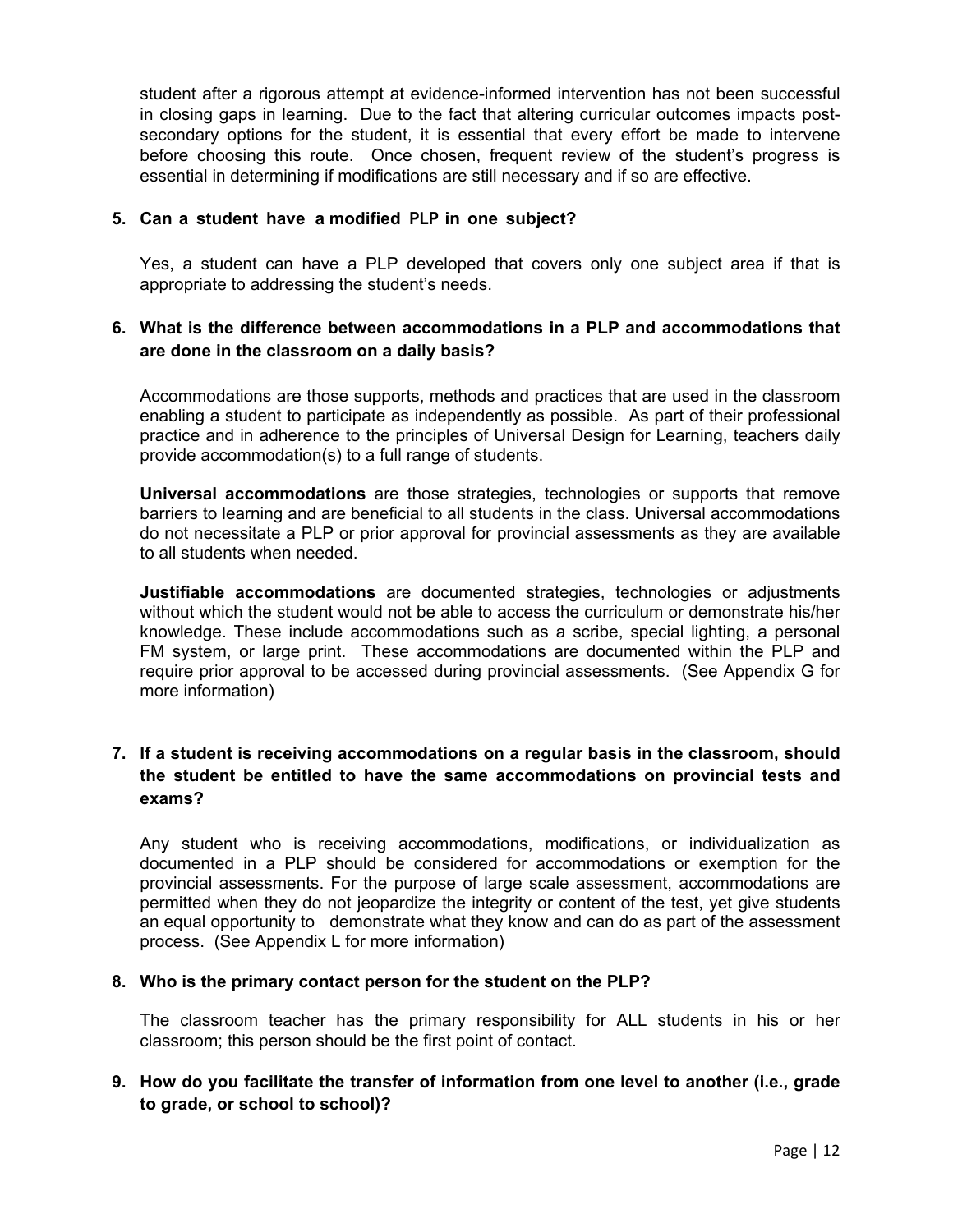Concerted effort(s) should be made to have focused time dedicated to the transfer of information at all levels. This includes entry into the public system (kindergarten), class to class, school to school, and entry into post-secondary institutions.

#### **10. What happens if parents are not in agreement with the proposed program or services for their child?**

 In cases such as this, all attempts should be made to work proactively with the family to resolve the issues. If the issues remain unresolved, however, it is important to note that the *Education Act* states that the final decision regarding placement, programs and services is made by the district superintendent. Parent(s)/guardian(s) then have the right to appeal. (See Appendix F for more information)

#### **11. How do you record a behaviour plan in the PLP?**

*Policy 322: Inclusive Education* indicates that behavioural supports must be documented within the context of a Personalized Learning Plan (PLP). In addition to accommodations, modifications and individualizations, the IBSP is now also part of the PLP (PLP-IBSP). It will be noted in the Justification Statement of the electronic version if a PLP-IBSP has been created. If completing a PLP-IBSP only, it is not necessary to complete the electronic version of the PLP. (See Appendix C – Positive Behaviour Intervention and Supports).

#### **12. Can a student have individualized goals and still follow prescribed curriculum in most areas?**

Yes. A student can have goals in an Individualized PLP for skill development in areas that do not impact curriculum such as social skills, coping skills, study skills, etc., It is important to not label a student as Individualized for this very reason.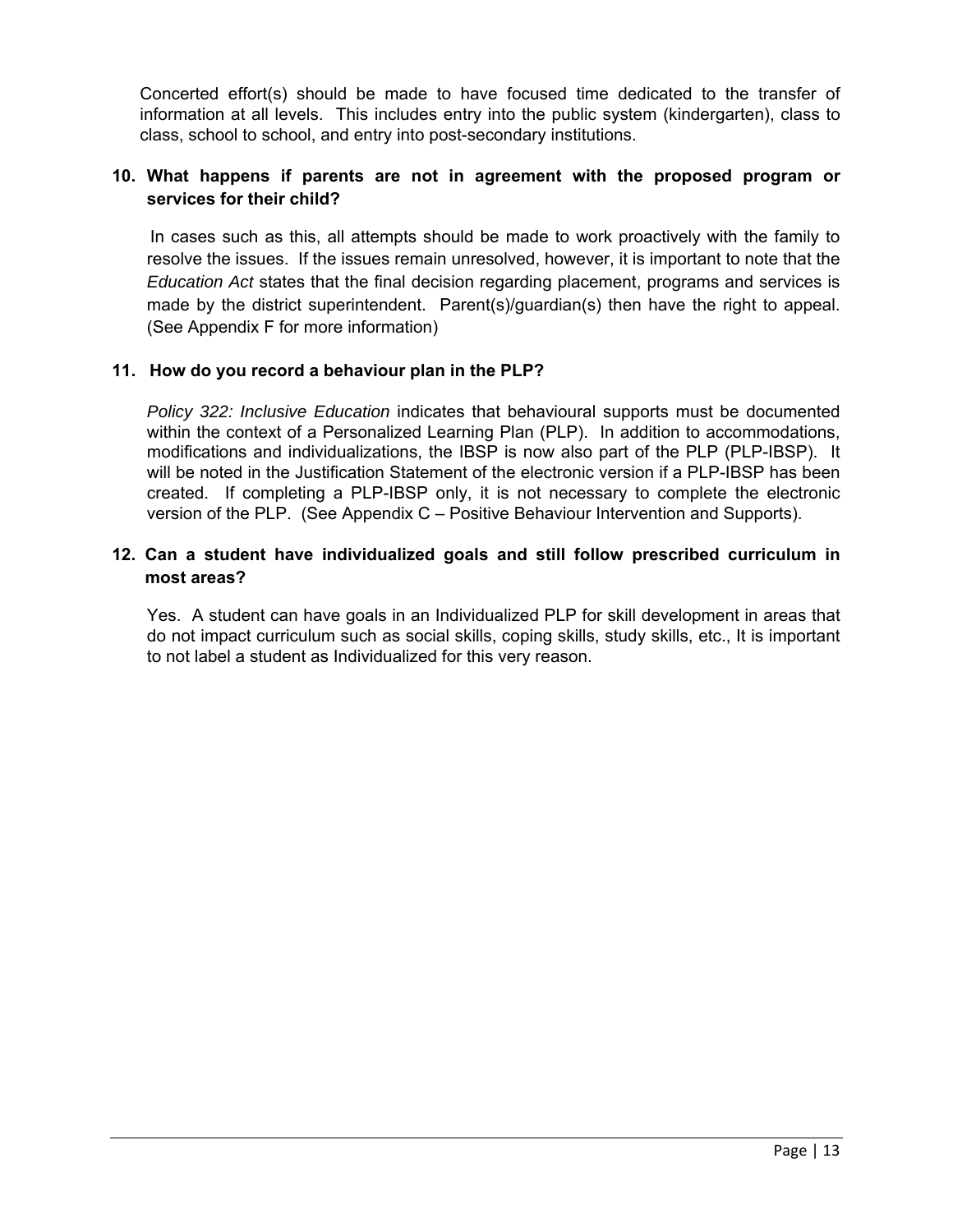# **Appendices**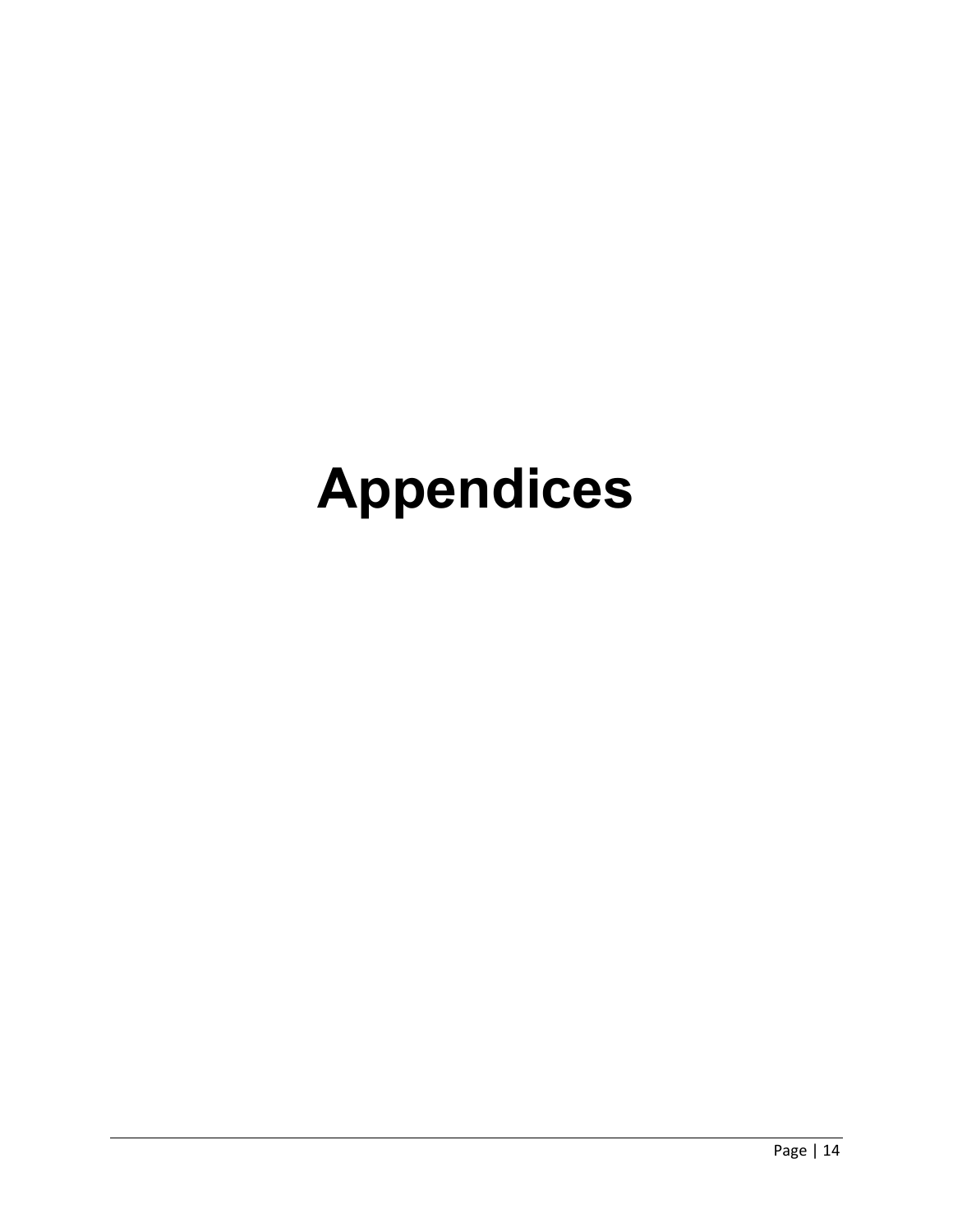# **Appendix A: School Based Education Support Teams to Support Inclusion.**

**https://portal.nbed.nb.ca/tr/lr/Education%20Support%20Teams%20Guidelines/Forms/AllIt ems.aspx**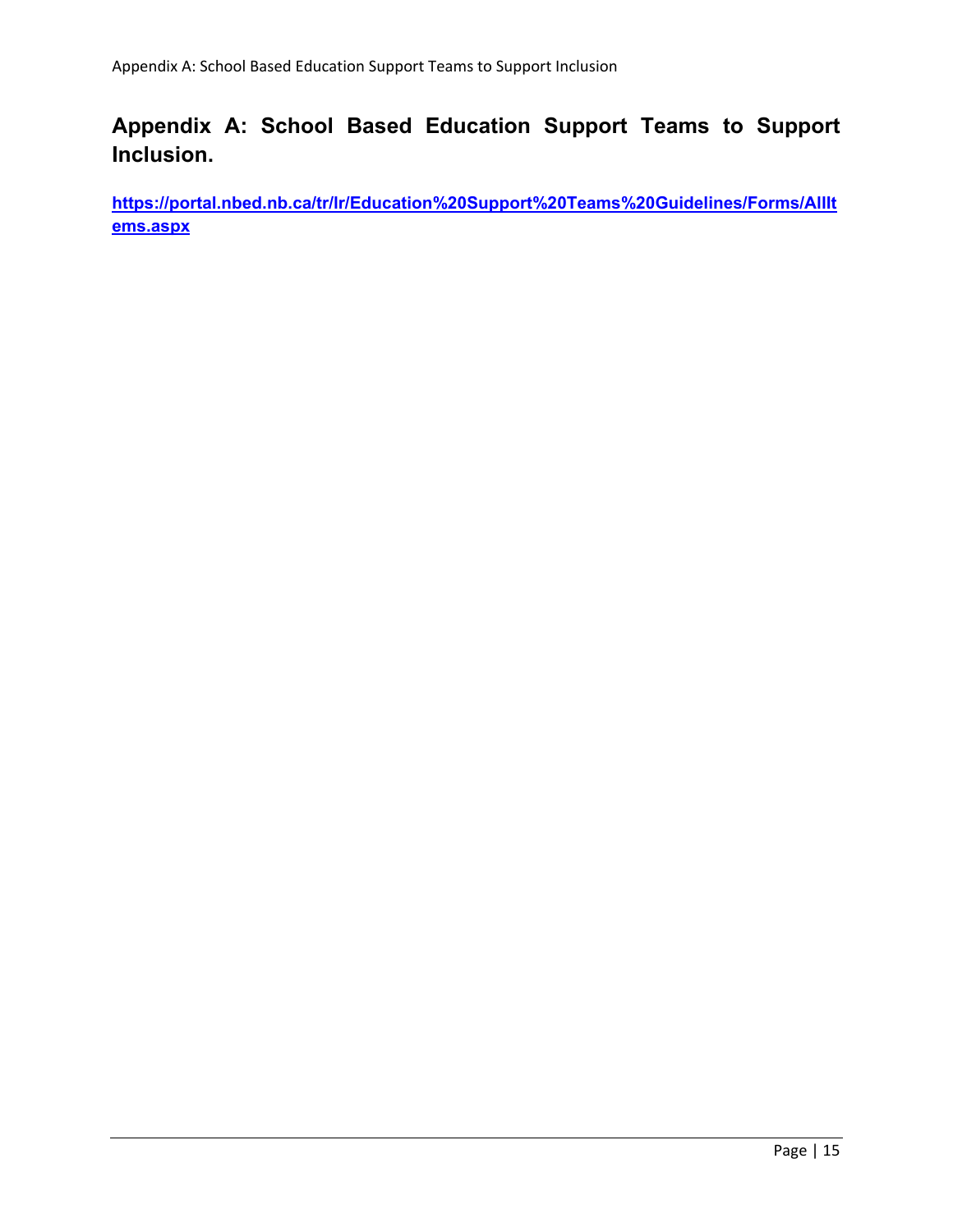# **Provincial PLP Evaluation Name: \_\_\_\_\_\_\_\_\_\_\_\_\_\_\_\_\_\_\_\_\_\_\_\_\_\_\_\_\_**

**District: \_\_\_\_\_\_\_\_\_\_\_\_\_\_\_\_\_\_\_\_\_\_\_\_\_\_\_\_\_**

 **School: \_\_\_\_\_\_\_\_\_\_\_\_\_\_\_\_\_\_\_\_\_\_\_\_\_\_\_\_** 

 **PLP # \_\_\_\_\_\_\_\_\_\_\_\_\_\_\_\_\_\_\_\_\_\_\_\_\_\_\_\_\_**

| <b>PLP Component</b>                                                                                                                                                                                                                                       | <b>Quality Indicator</b>                                                                                     | <b>Yes</b> | <b>No</b> | N/A |
|------------------------------------------------------------------------------------------------------------------------------------------------------------------------------------------------------------------------------------------------------------|--------------------------------------------------------------------------------------------------------------|------------|-----------|-----|
| <b>Justification Statement</b><br>Must include:                                                                                                                                                                                                            | Describes one or more<br>characteristics                                                                     |            |           |     |
| One or more characteristics (behavioural, intellectual,<br>$\bullet$<br>communication, perceptual/sensory or physical)<br>A related educational delay.                                                                                                     | Describes related educational<br>delay (present level of<br>function)                                        |            |           |     |
| If the child has a diagnosis on file, it is appropriate to<br>$\bullet$<br>use this here, however a diagnosis is not needed.<br>There should be a strong correlation between the<br>$\bullet$<br>justification statement and the rationale for the plan as | A correlation between the<br>justification statement and the<br>rationale for the PLP                        |            |           |     |
| well as a good explanation of the following:<br>Why justifiable accommodations are                                                                                                                                                                         | Partial day plan indicated                                                                                   |            |           |     |
| $\circ$<br>necessary<br>Retention<br>$\circ$<br>Behaviour supports, partial day<br>$\circ$<br>Alternative site<br>$\circ$<br>Include dates wherever possible                                                                                               | Alternative site indicated<br>(if applicable)                                                                |            |           |     |
|                                                                                                                                                                                                                                                            | Behaviour plan indicated<br>(if applicable)                                                                  |            |           |     |
|                                                                                                                                                                                                                                                            | Retention plan indicated<br>(if applicable)                                                                  |            |           |     |
|                                                                                                                                                                                                                                                            | <b>Justification Statement is</b><br>current and up to date                                                  |            |           |     |
|                                                                                                                                                                                                                                                            |                                                                                                              |            |           |     |
| <b>Validity (Review Tab)</b><br>All appropriate sections of the PLP are complete<br>(accommodated, modified, and individualized Tabs) and Staff<br>Signatures.                                                                                             | Appropriate tabs<br>(accommodated, modified,<br>and individualized) are<br>complete                          |            |           |     |
| A recent snapshot has been taken. Snapshots should be taken<br>at every reporting period. The Department takes the final<br>snapshot in July.                                                                                                              | All signatures complete:<br>Parent $\Box$<br>➤<br>Resource Teacher $\Box$<br>⋗<br>Administration $\Box$<br>➤ |            |           |     |
|                                                                                                                                                                                                                                                            | Snapshot up to date<br>Last date taken                                                                       |            |           |     |
|                                                                                                                                                                                                                                                            |                                                                                                              |            |           |     |
| <b>Addition of Accommodations Comment (if</b><br>applicable)                                                                                                                                                                                               | Clarifying comment by subject<br>teacher included                                                            |            |           |     |
|                                                                                                                                                                                                                                                            |                                                                                                              |            |           |     |
| Intervention Tab (if applicable)<br>Description of a short term intervention plan that has<br>been put in place for the student.                                                                                                                           | There is an intervention plan<br>in place for this school term                                               |            |           |     |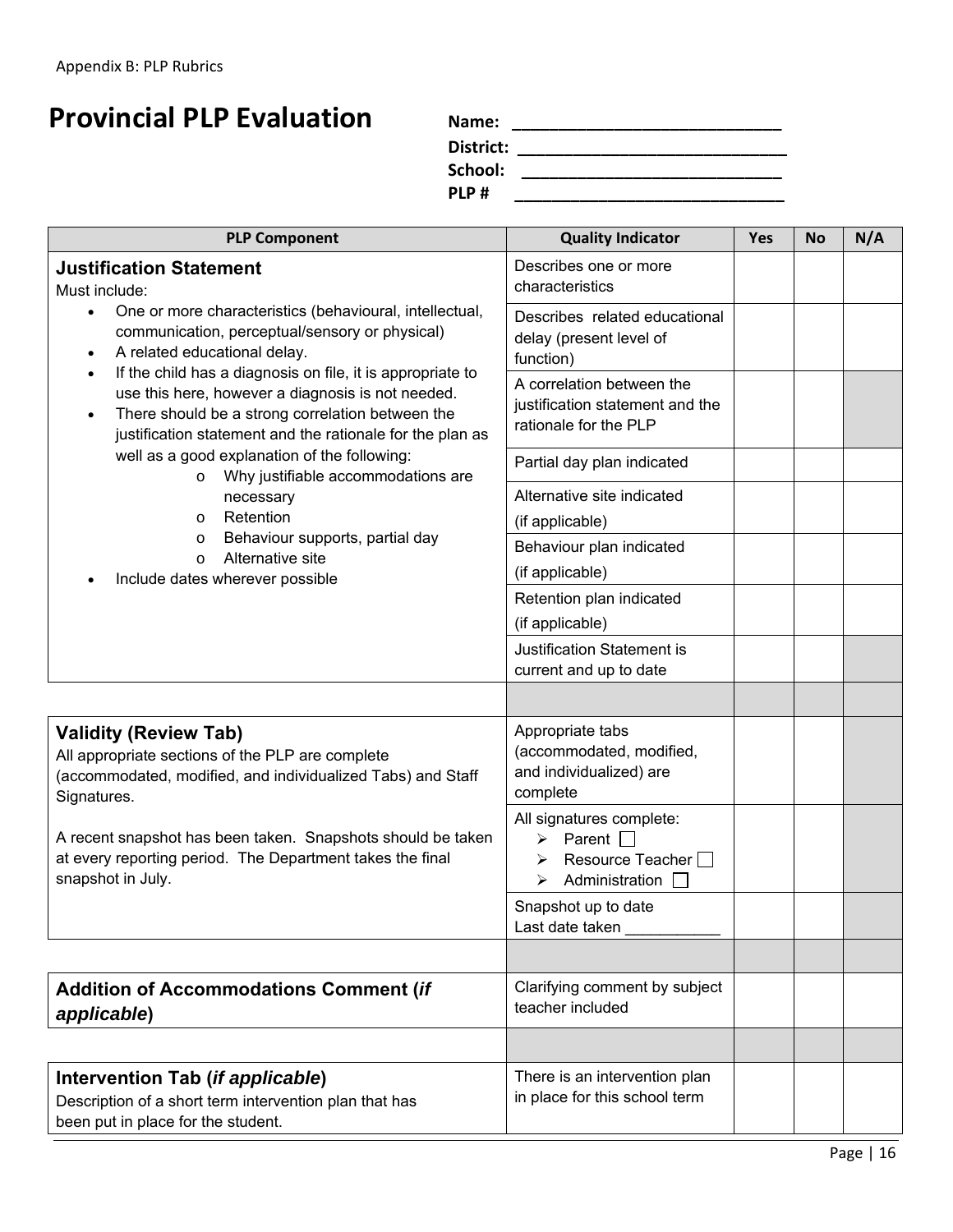| <b>PLP Component</b>                                                                                                                                   |           | <b>Quality Indicator</b>                                                              | <b>Yes</b> | <b>No</b> | N/A |
|--------------------------------------------------------------------------------------------------------------------------------------------------------|-----------|---------------------------------------------------------------------------------------|------------|-----------|-----|
| Mod./Ind. Goals (if applicable)<br>Goals are statements of expected achievement that are<br>usually anticipated over a school year/term. They are      |           | Include area and goal selected:                                                       |            |           |     |
| statements of how you expect the student to perform in<br>certain areas in the future. The end point of an<br>intervention.                            | included: | Present level of performance                                                          |            |           |     |
| Written in SMART language:<br>S - specific, significant, stretching<br>M - measurable, meaningful, motivational                                        |           | Goal reviewed is written in<br><b>SMART</b> language                                  |            |           |     |
| A - agreed upon, attainable, achievable,<br>R - realistic, relevant, reasonable,<br>T - time-based, timely, tangible, trackable                        |           | Goals are current and not<br>carried over from last year<br>(semester)                |            |           |     |
|                                                                                                                                                        |           | Goals are developmentally<br>appropriate                                              |            |           |     |
| Mod./Ind. Outcomes (if applicable)                                                                                                                     |           | Note: Please review Outcome statements that correspond to<br>the goal chosen above.   |            |           |     |
| Mod./Ind. Outcomes (if applicable)<br>Outcome statements:                                                                                              |           | Goal reviewed is written in<br><b>SMART</b> language                                  |            |           |     |
| Provide greater detail as to the what, where and<br>$\bullet$<br>how of instruction and assessment<br>Breaks down steps needed to accomplish goal<br>٠ |           | Provides greater detail as to<br>what, where and how of<br>instruction and assessment |            |           |     |
| Outcome statements reflect steps necessary to reach<br>corresponding goal statement.                                                                   | goal      | Breaks down steps to achieve                                                          |            |           |     |
| Methods/Materials (if applicable)                                                                                                                      |           | Gives specific information<br>about instructional<br>methods/strategies               |            |           |     |
|                                                                                                                                                        |           | Gives specific information<br>about resources and materials<br>to be used             |            |           |     |
| <b>Achievement Level (if applicable)</b><br>under Achievement Level Section                                                                            |           | Progress is indicated/<br>comments under Achievement<br><b>Level Section</b>          |            |           |     |
| <b>Comments:</b><br>Show evidence that Goals / Outcomes have been<br>reviewed and/or revised.                                                          | clarity   | Comments have been added to<br>give more information and                              |            |           |     |

#### **Comments:**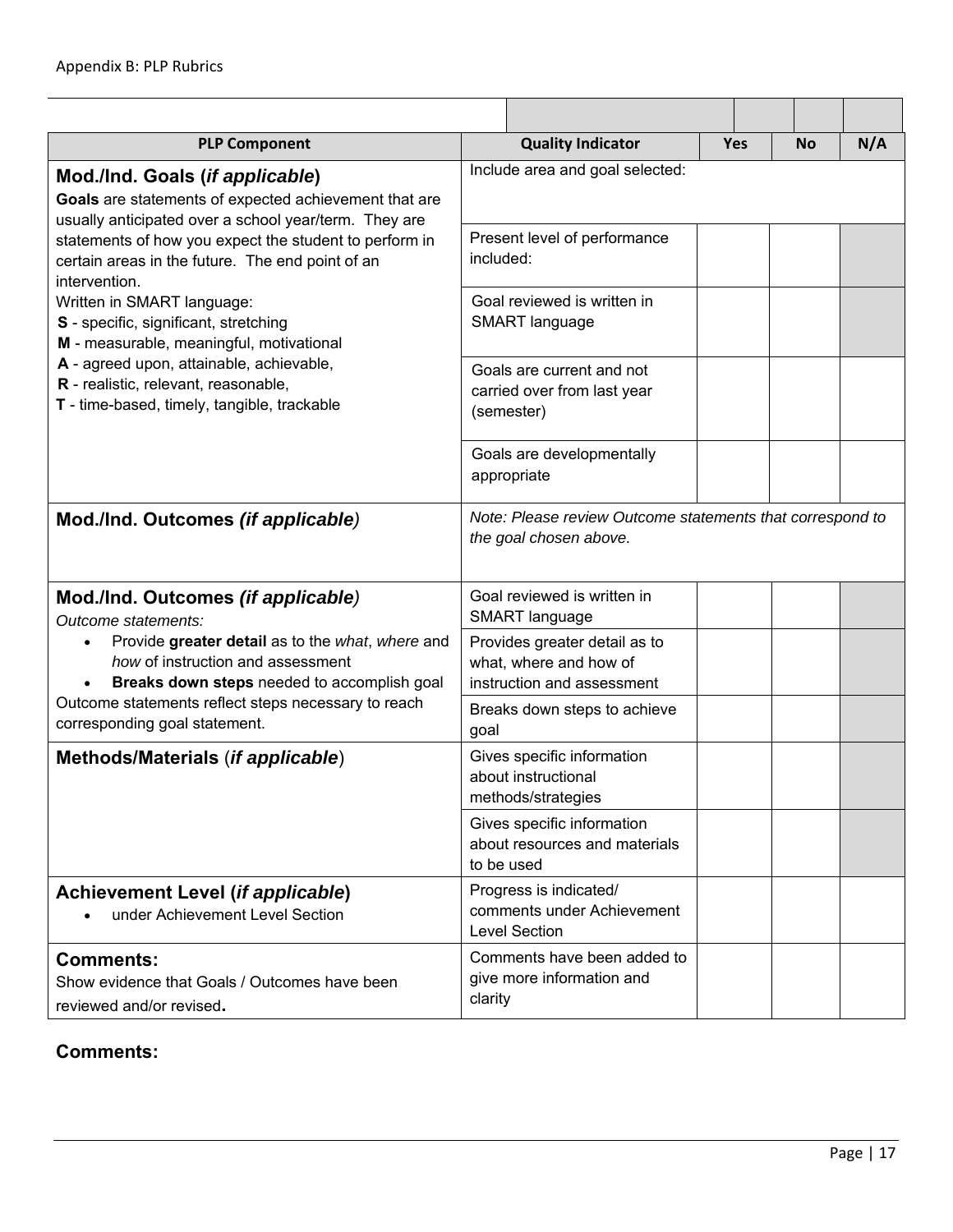# **Provincial PLP Evaluation – Individualized Plans**

Name: \_\_\_\_\_\_\_\_\_\_\_\_\_\_\_\_\_\_\_\_\_\_\_\_\_\_\_\_\_

District: \_\_\_\_\_\_\_\_\_\_\_\_\_\_\_\_\_\_\_\_\_\_\_\_\_\_\_\_\_

School:

|                                                                                                                                                                                                                             | JUIUUI.                                                                                                                     |            |           |     |
|-----------------------------------------------------------------------------------------------------------------------------------------------------------------------------------------------------------------------------|-----------------------------------------------------------------------------------------------------------------------------|------------|-----------|-----|
| <b>PLP Component</b>                                                                                                                                                                                                        | <b>Quality Indicator</b>                                                                                                    | <b>Yes</b> | <b>No</b> | N/A |
| <b>Pertinent Medical Information</b>                                                                                                                                                                                        | Includes medical information                                                                                                |            |           |     |
| Includes information regarding medical needs,<br>medications, and medical conditions, health plan                                                                                                                           | Indicates health plan (if applicable)                                                                                       |            |           |     |
|                                                                                                                                                                                                                             |                                                                                                                             |            |           |     |
| <b>Justification Statement</b><br>Include:<br>One or more characteristics (behavioural,<br>$\bullet$                                                                                                                        | Describes one or more<br>characteristics                                                                                    |            |           |     |
| intellectual, communication, perceptual/sensory<br>or physical)<br>A related educational delay if applicable and<br>$\bullet$                                                                                               | Describes the present level of<br>function                                                                                  |            |           |     |
| present level of function (approximate grade<br>level, assessment results, etc)<br>If the child has a diagnosis on file, it is<br>$\bullet$                                                                                 | A correlation between the<br>justification statement and the<br>rationale for the plan                                      |            |           |     |
| appropriate to use this here, however a<br>diagnosis is not needed.                                                                                                                                                         | Partial day plan indicated                                                                                                  |            |           |     |
| There should be a strong correlation between<br>$\bullet$<br>the justification statement and the rationale for<br>the plan as well as a good explanation of the                                                             | Alternative site indicated                                                                                                  |            |           |     |
| following:<br>why justifiable accommodations<br>$\circ$<br>are necessary.                                                                                                                                                   | Behaviour plan indicated                                                                                                    |            |           |     |
| retention<br>$\circ$<br>behaviour supports, partial day<br>O                                                                                                                                                                | Retention plan indicated                                                                                                    |            |           |     |
| alternative site<br>$\circ$<br>Include dates wherever possible                                                                                                                                                              | Justification statement is current<br>and up to date                                                                        |            |           |     |
| <b>Validity (Review Tab)</b><br>All appropriate sections of the PLP are complete                                                                                                                                            | Appropriate tabs (accommodated,<br>modified, and individualized) are                                                        |            |           |     |
| (accommodated, modified, and individualized Tabs) and<br>staff signatures.<br>A recent snapshot has been taken. Snapshots should<br>be taken at every reporting period. The Department<br>takes the final snapshot in July. | complete<br>All signatures complete:<br>Parent $\Box$<br>$\blacksquare$<br>Resource Teacher $\Box$<br>Administration $\Box$ |            |           |     |
|                                                                                                                                                                                                                             | Snapshot up to date<br>Date last taken                                                                                      |            |           |     |
| <b>Strength/needs</b><br>Policy 322 - a PLP is developed based on the<br>strengths, learning preferences and needs of the                                                                                                   | Strength and needs are<br>documented                                                                                        |            |           |     |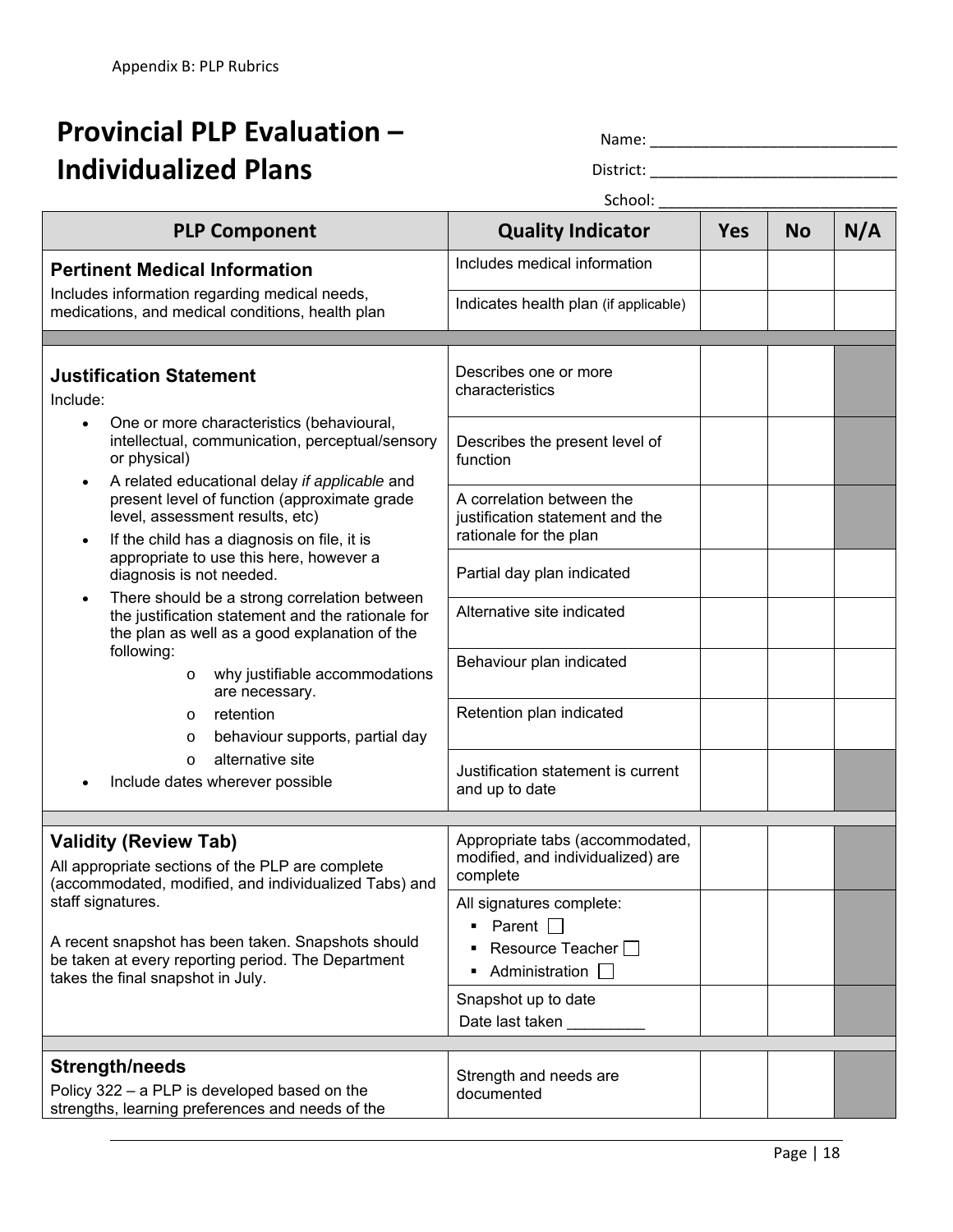| student<br>Individualized strengths and needs checklist is found on<br>the Individualized tab                                                                                                                                                                                                                                                       |                                                                                |            |           |     |
|-----------------------------------------------------------------------------------------------------------------------------------------------------------------------------------------------------------------------------------------------------------------------------------------------------------------------------------------------------|--------------------------------------------------------------------------------|------------|-----------|-----|
| <b>Addition of Individualization Comment</b>                                                                                                                                                                                                                                                                                                        | Clarifying comment included                                                    |            |           |     |
| <b>PLP Component</b>                                                                                                                                                                                                                                                                                                                                | <b>Quality Indicator</b>                                                       | <b>Yes</b> | <b>No</b> | N/A |
| <b>Current Support Services tab – all inside and</b><br>outside agencies included                                                                                                                                                                                                                                                                   | Current Support Service tab is<br>filled in                                    |            |           |     |
|                                                                                                                                                                                                                                                                                                                                                     | <b>Individualized Programs</b>                                                 |            |           |     |
| Review of Areas of Individualization show<br>evidence of a comprehensive program                                                                                                                                                                                                                                                                    | Goals/outcomes show a rounded<br>and appropriate program                       |            |           |     |
| Ind. Goals<br>Goals are statements of expected achievement that are                                                                                                                                                                                                                                                                                 | Include area and goal selected:                                                |            |           |     |
| usually anticipated over a school year/term. They are<br>statements of how you expect the student to perform in<br>certain areas in the future. The end point of an<br>intervention.<br>Written in SMART language:<br>S - specific, significant, stretching<br>M - measurable, meaningful, motivational<br>A - agreed upon, attainable, achievable, | Present level of performance<br>included                                       |            |           |     |
|                                                                                                                                                                                                                                                                                                                                                     | Goals written in SMART<br>language                                             |            |           |     |
|                                                                                                                                                                                                                                                                                                                                                     | Goals are current and not carried<br>over from last year (semester)            |            |           |     |
| R - realistic, relevant, reasonable,<br>T - time-based, timely, tangible, trackable                                                                                                                                                                                                                                                                 | Goals are developmentally<br>appropriate                                       |            |           |     |
| <b>Individualized Outcomes</b>                                                                                                                                                                                                                                                                                                                      | Note: Choose an outcome statement that corresponds to the<br>goal chosen above |            |           |     |
| <b>Individualized Outcomes</b><br>Outcome statements:                                                                                                                                                                                                                                                                                               | Outcomes are current and<br>updated.                                           |            |           |     |
| Provide greater detail as to the what, where<br>$\bullet$<br>and how of instruction and assessment                                                                                                                                                                                                                                                  | Outcomes are written in SMART<br>language                                      |            |           |     |
| Breaks down steps needed to accomplish goal<br>$\bullet$<br>Outcome statements reflect steps necessary to<br>$\bullet$<br>reach corresponding goal statement                                                                                                                                                                                        | Outcome statements are steps to<br>reaching the corresponding goal             |            |           |     |
| <b>Methods/Materials</b>                                                                                                                                                                                                                                                                                                                            | Give specific information about<br>instructional methods/strategies            |            |           |     |
|                                                                                                                                                                                                                                                                                                                                                     | Gives specific information about<br>resources and materials to be<br>used      |            |           |     |
| <b>Achievement Level</b>                                                                                                                                                                                                                                                                                                                            |                                                                                |            |           |     |
| The outcome has either been met or not met (not                                                                                                                                                                                                                                                                                                     | Progress is indicated/ comments<br>under Achievement Level Section             |            |           |     |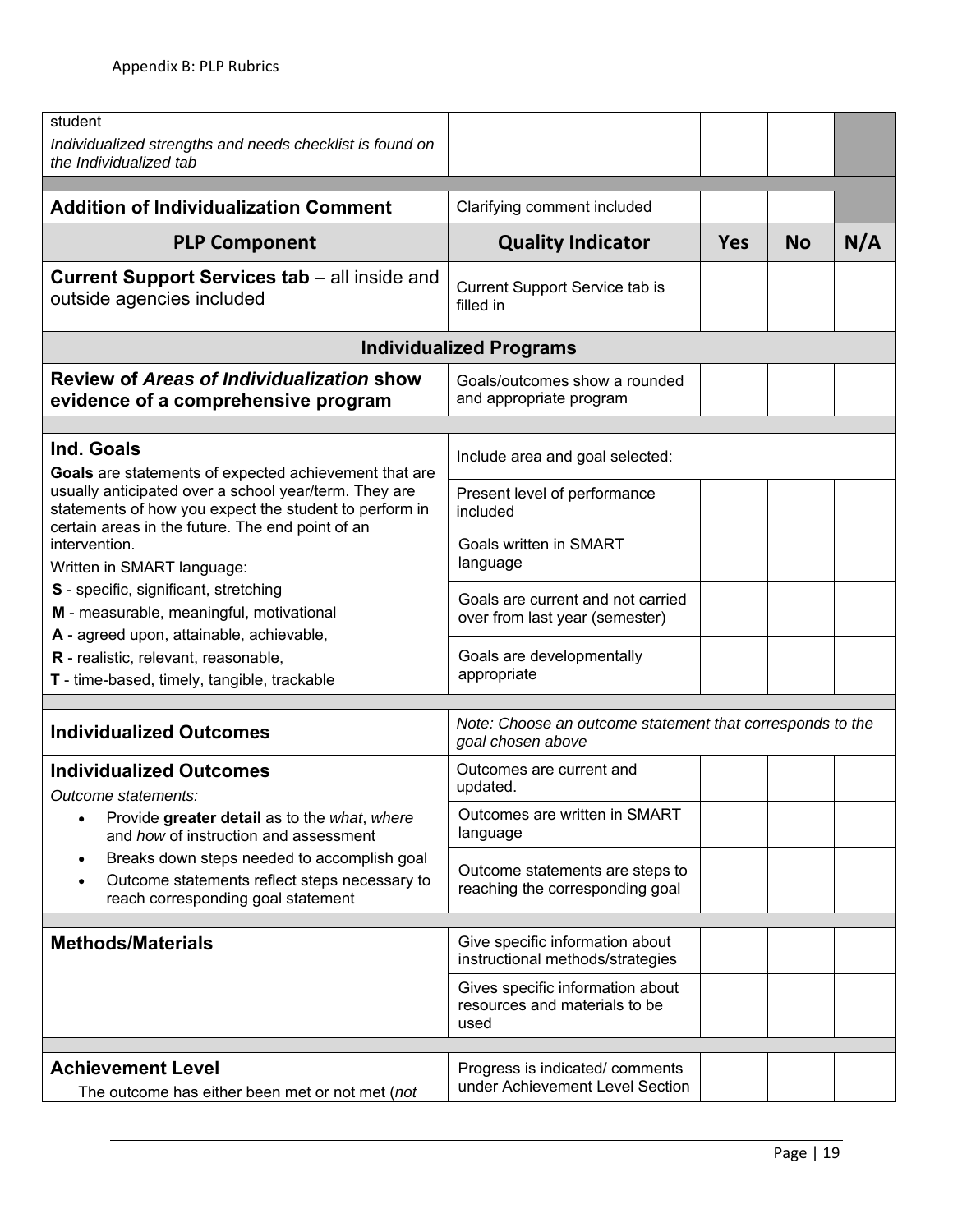| yet specified is the default setting                                                                                                                                                 |                                                                  |  |  |
|--------------------------------------------------------------------------------------------------------------------------------------------------------------------------------------|------------------------------------------------------------------|--|--|
|                                                                                                                                                                                      |                                                                  |  |  |
| <b>Comments:</b> Show evidence that Goals / Outcomes<br>have been reviewed and/or revised. Gives additional<br>information regarding the student's progress regarding<br>the outcome | Comments have been added to<br>give more information and clarity |  |  |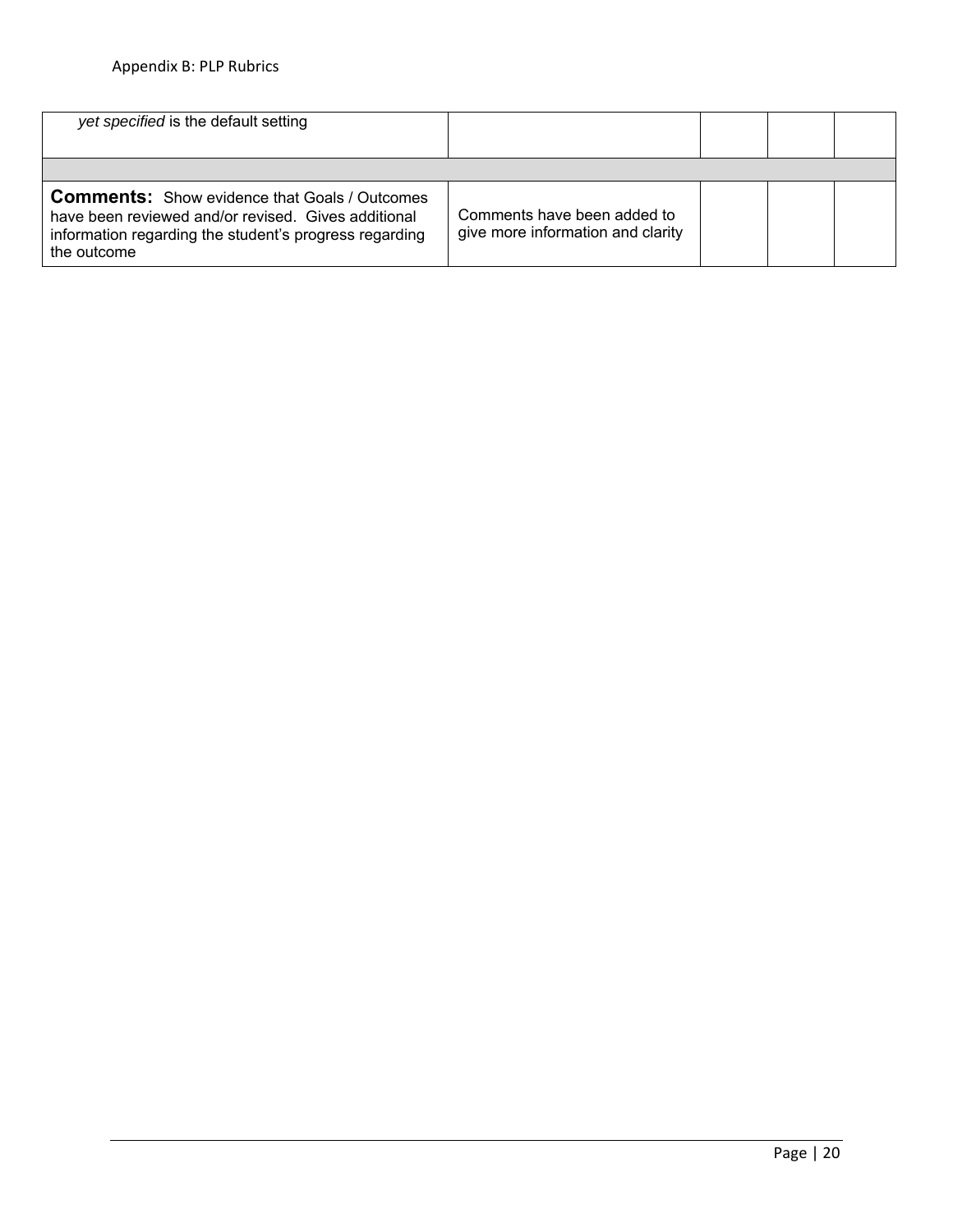# **Appendix C: Positive Behaviour Intervention and Supports (PBIS)**

https://portal.nbed.nb.ca/tr/lr/Education%20Support%20Teams%20Guidelines/F orms/AllItems.aspx?RootFolder=%2ftr%2flr%2fEducation%20Support%20Teams% 20Guidelines%2fRTI%20for%20Behaviour%5fPBIS%20Resource%20Guide%20and %20and%20Appendices&FolderCTID=&View=%7b730F9CD3%2d3BC6%2d4184%2 d9DBF%2dA66AA466F940%7d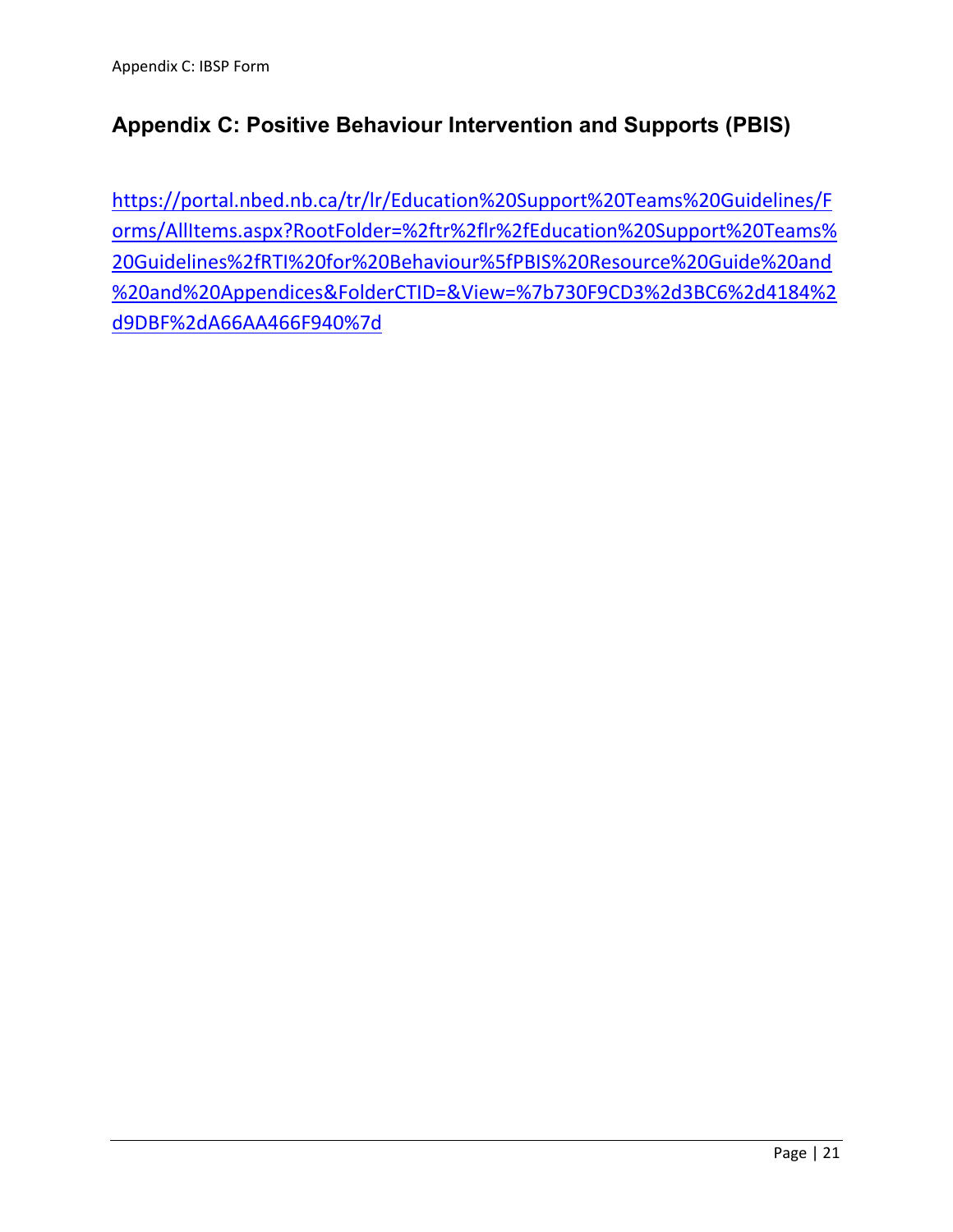# **Appendix D: Policy 322**

http://www2.gnb.ca/content/dam/gnb/Departments/ed/pdf/K12/policies‐ politiques/e/322A.pdf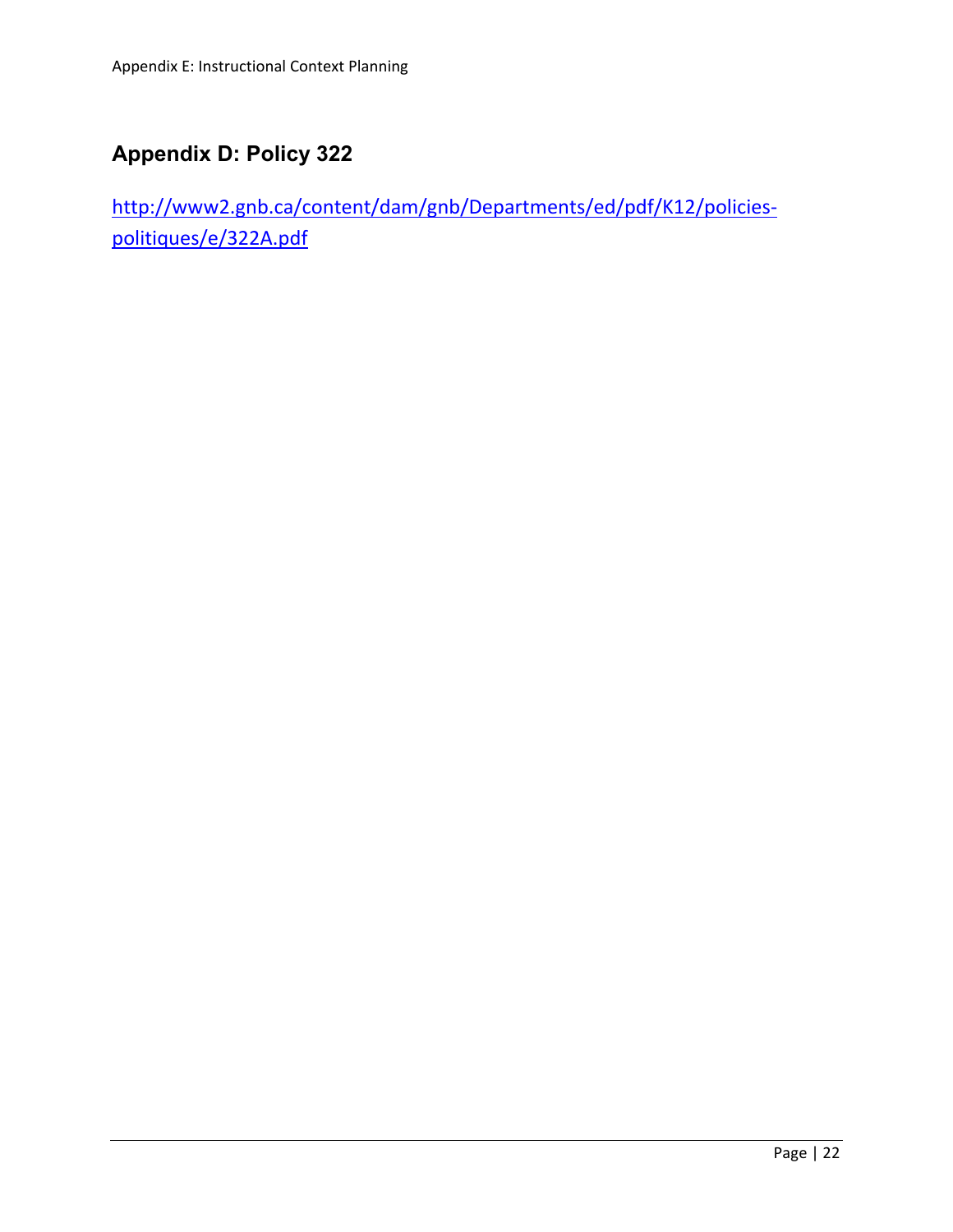### **Appendix E: Instructional Context Planning**

| <b>Student:</b> | Date: |
|-----------------|-------|
| Teacher:        |       |

When determining the instructional context for students requiring individualized programming, consideration of the following questions can provide the team with some guidance regarding the most appropriate context for the student to learn a particular skill.

#### **Guiding Questions**

What is the **skill** the student needs to learn?

Does the student have the **pre-requisites** for learning this skill?

Can instruction of this skill be **embedded** within regular class routines? Under what circumstances? Where, when, with whom?

What is the **level of reinforcement** required for the student to learn this skill? Can that level of reinforcement be provided within the classroom context?

What is the **intensity of instruction** required for the student to learn this skill? Can that level of intensity (i.e. opportunities for practice) be provided within the classroom context?

What is the **natural context** in which typical learners use the skill? Once the student learns this skill, how frequently and in what contexts will he/she use the skill?

How will the instructional context (location and staff ratio) affect the student's **rate of progress**?

Does the learner demonstrate **observational learning skills**? Can he/she pick up salient cues from the environment that suggest what is expected of him or her?

*If so, the learner may be able to participate fully in the activity directed by the staff member. If not, the learner may need to be taught that skill.*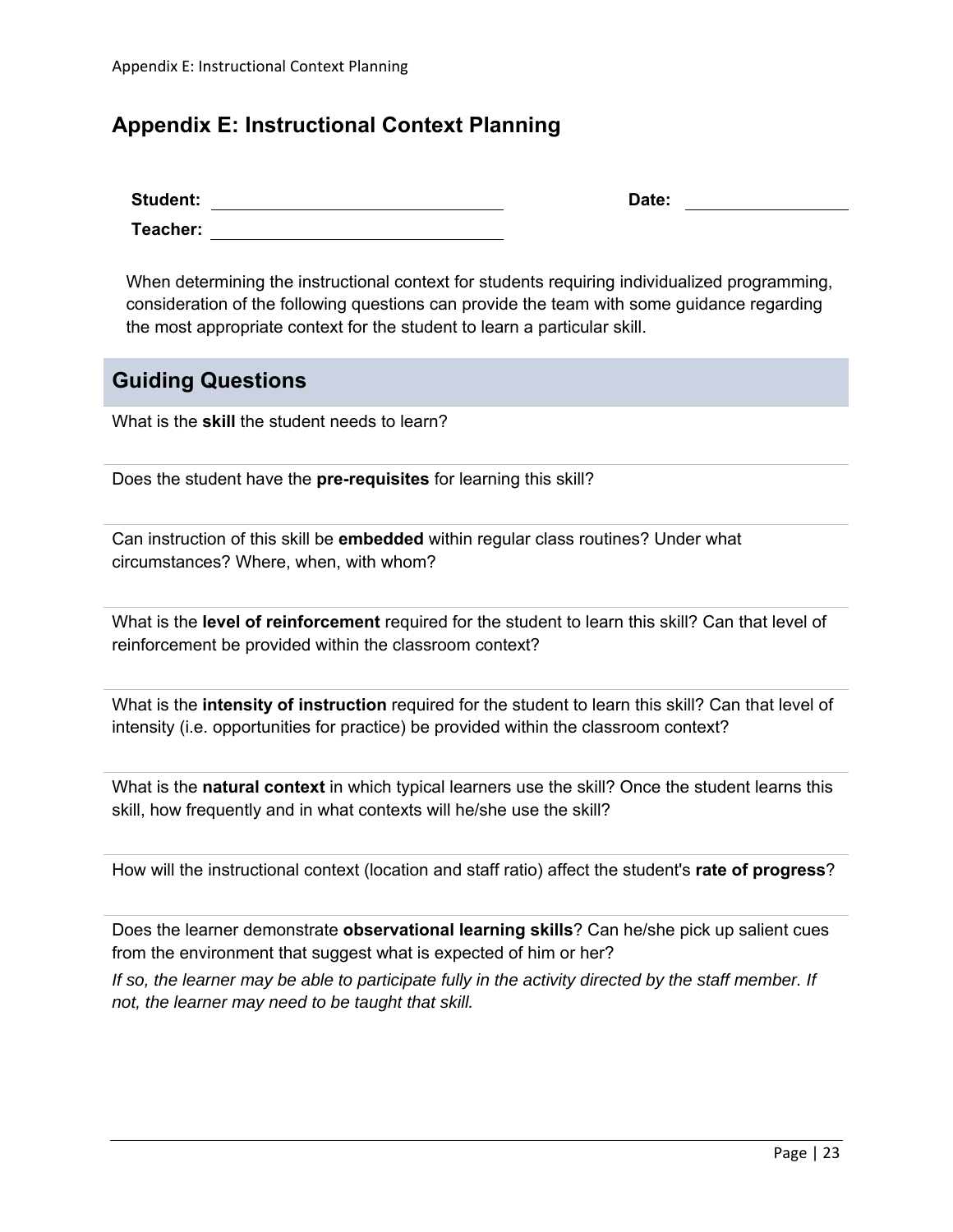What opportunities exist for the learner to be **grouped** with others who share similar interests or according to academic strengths or needs?

How does the student's behaviour in the common learning environment affect the student's **rate of progress**?

**In which instructional context is the student most likely to learn this skill?** 

**Comments:** 

**Describe data and sources of information included in decision-making process:** 

**If a variation to the common learning environment is deemed necessary,** 

- What is the skill "mastered" in the alternative context?
- What is the plan to move the new skill into the common learning environment?
- In which parts of the classroom schedule could he/she practice generalizing that skill?
- How will we make sure that the learner has enough opportunities to use the skill in the natural context?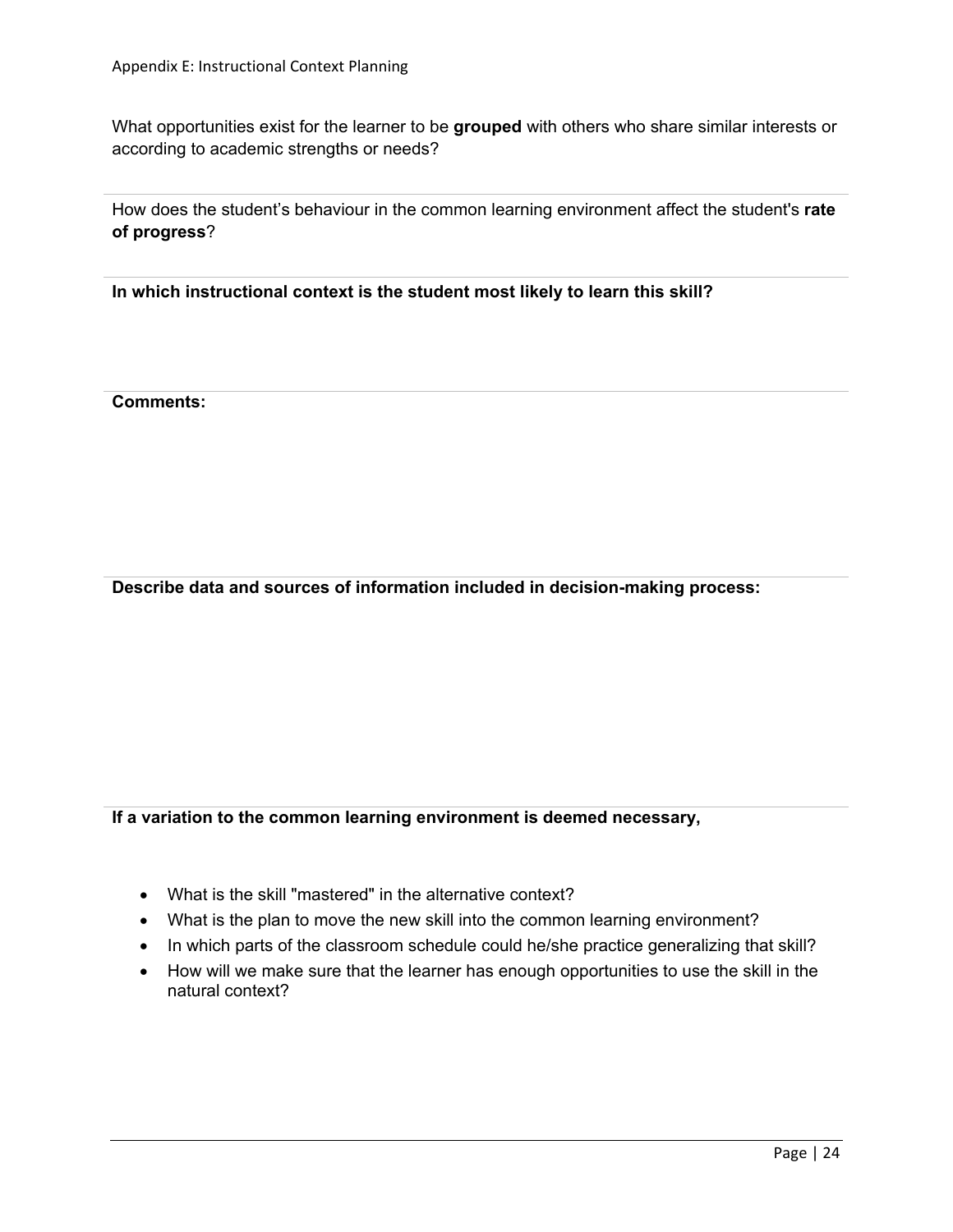# **Appendix F: Appeals Process**

http://www2.gnb.ca/content/dam/gnb/Departments/ed/pdf/K12/UsersGuideFor TheAppealProcess.pdf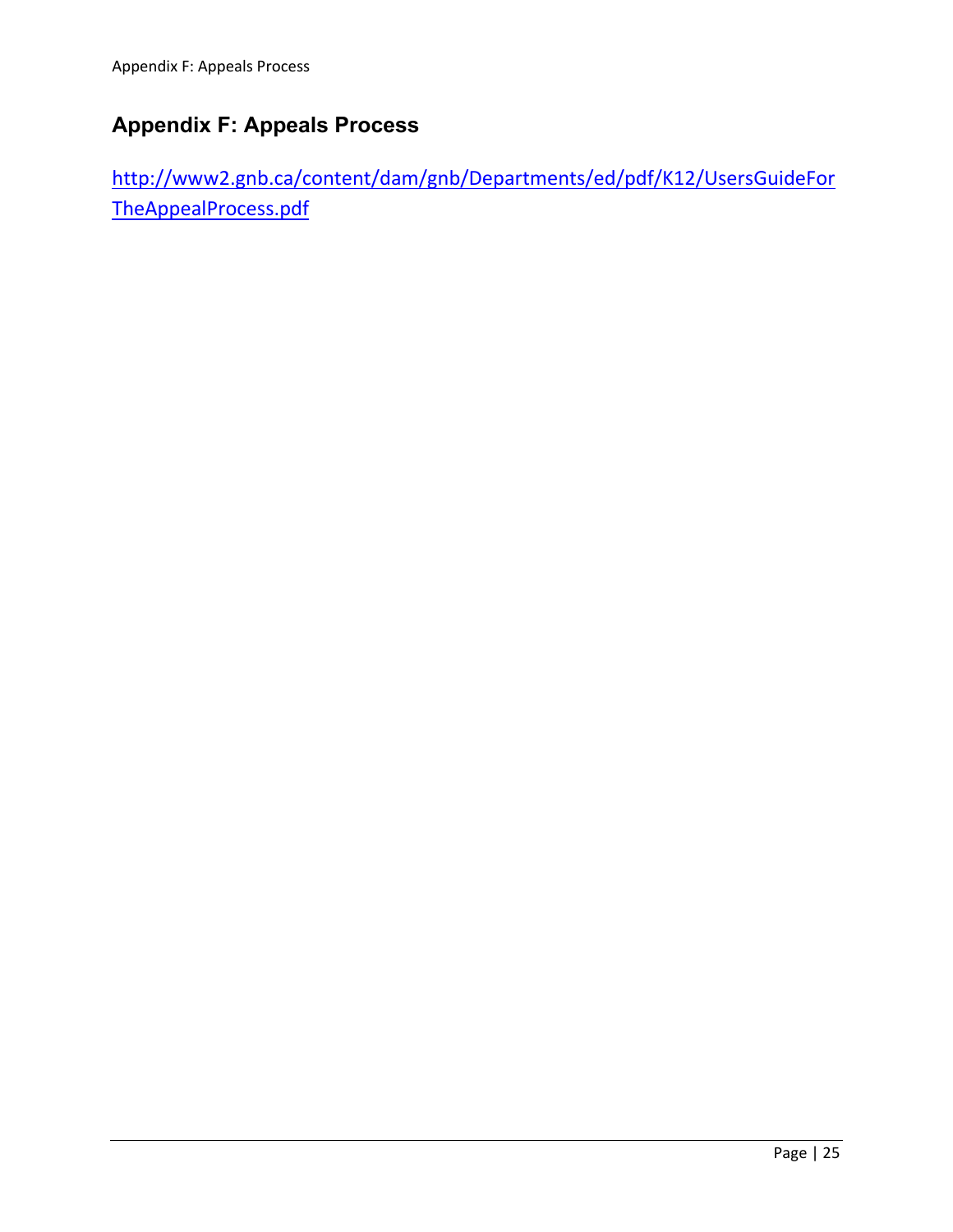# **Appendix G: Accommodations for Instruction and Assessment**

http://www2.gnb.ca/content/dam/gnb/Departments/ed/pdf/K12/Accommodatio nsForInstructionAndAssessment.pdf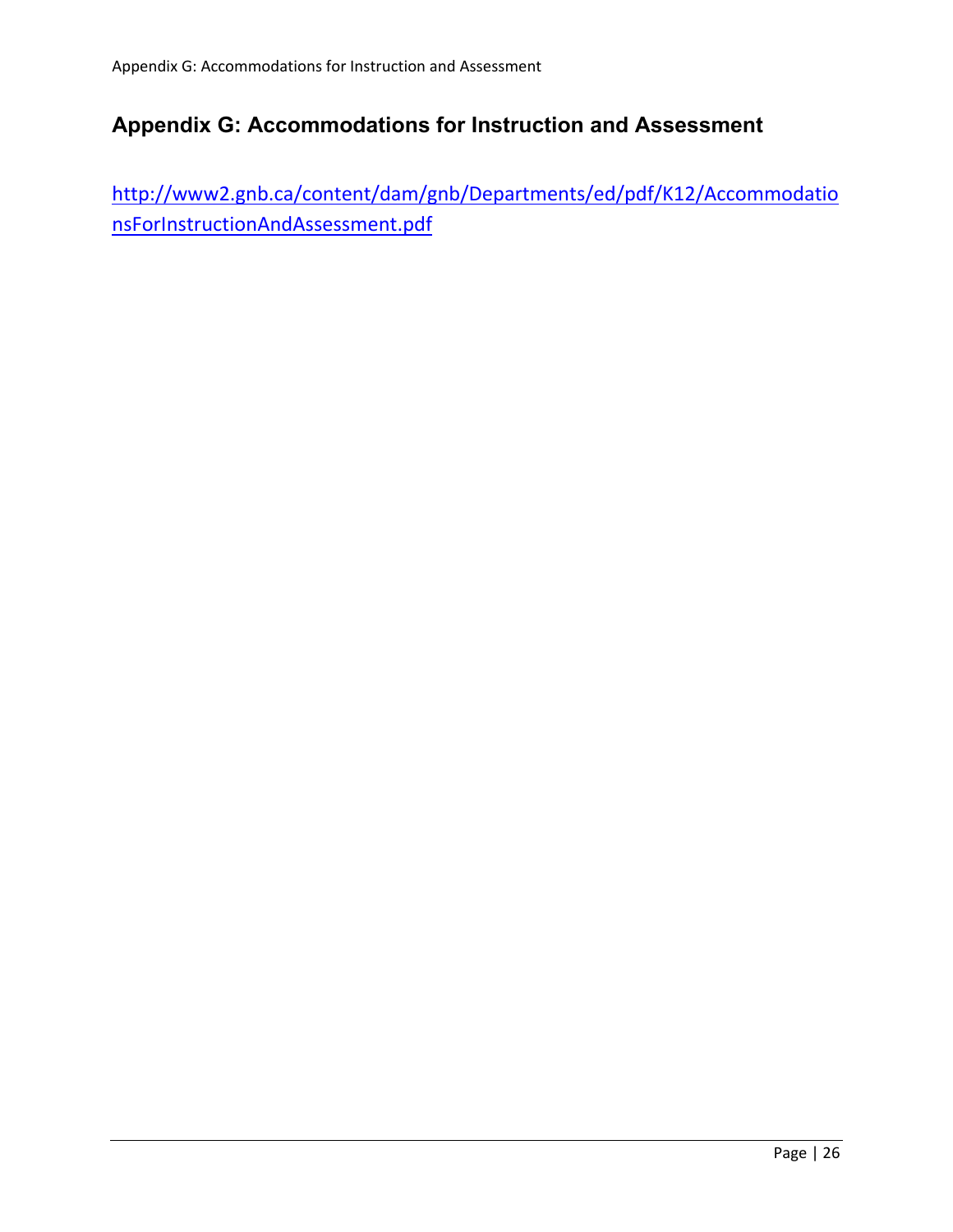# **Appendix H: Modified Rubric for Decision Making**

| <b>Key Components</b>           | <b>Quality Indicator</b>                          | Notes (Fill in)            |
|---------------------------------|---------------------------------------------------|----------------------------|
| <b>JUSTIFICATION/ RATIONALE</b> |                                                   |                            |
| There is an identified need     | There must be one or more characteristics of      | Characteristics/diagnosis: |
| beyond struggling with the      | an exceptionality (behavioural, intellectual,     |                            |
| curriculum                      | communication, perceptual/sensory or              | PLOP for Literacy:         |
|                                 | physical) and/or a diagnosis AND an               | Numeracy:                  |
|                                 | educational delay (Education Act)                 |                            |
| The student is in upper         | Every means must be tried before modifying        | Grade:                     |
| elementary school               | the curriculum at all three tiers (RTI). For this |                            |
|                                 | reason students in K-2 are not good               |                            |
|                                 | candidates for modifications.                     |                            |
| The decision to modify is       | Assessment includes formal, informal,             |                            |
| based on a body of evidence     | formative, observation, and other types of        |                            |
| (variety of assessment)         | assessment by classroom teacher and ESTs.         | Assessment - fill in below |
| <b>ACCOMMODATIONS</b>           |                                                   |                            |
| Accommodations are in           | There is evidence of support, technology,         | Is Student on an           |
| place (Universal and            | strategies and resources already in place but     | accommodated plan?         |
| Justified if necessary)         | not sufficient for the student to successfully    |                            |
|                                 | meet curricular outcomes.                         | Can more be done?          |
| <b>INTERVENTIONS</b>            |                                                   |                            |
| Evidence-informed               | The student has had sufficient evidence-          | Fill in section below      |
| interventions have been put     | informed intervention that is matched to          |                            |
| in place (RTI Model)            | his\her need(s) at all 3 tiers.                   |                            |
| <b>DECISION MAKING</b>          |                                                   |                            |
| Collaboration and               | There is evidence that the ESS team and           | Fill in section below      |
| consultation have been on-      | stakeholders have been part of the decision       |                            |
| going with all stake-holders    | making regarding a recommendation for a           |                            |
|                                 | modified course and/or program.                   |                            |
| Student and family are part     | There have been adequate documented               | Fill in section below      |
| of the decision making          | meetings with student and family and post-        |                            |
| process                         | secondary implications discussed.                 |                            |
|                                 |                                                   |                            |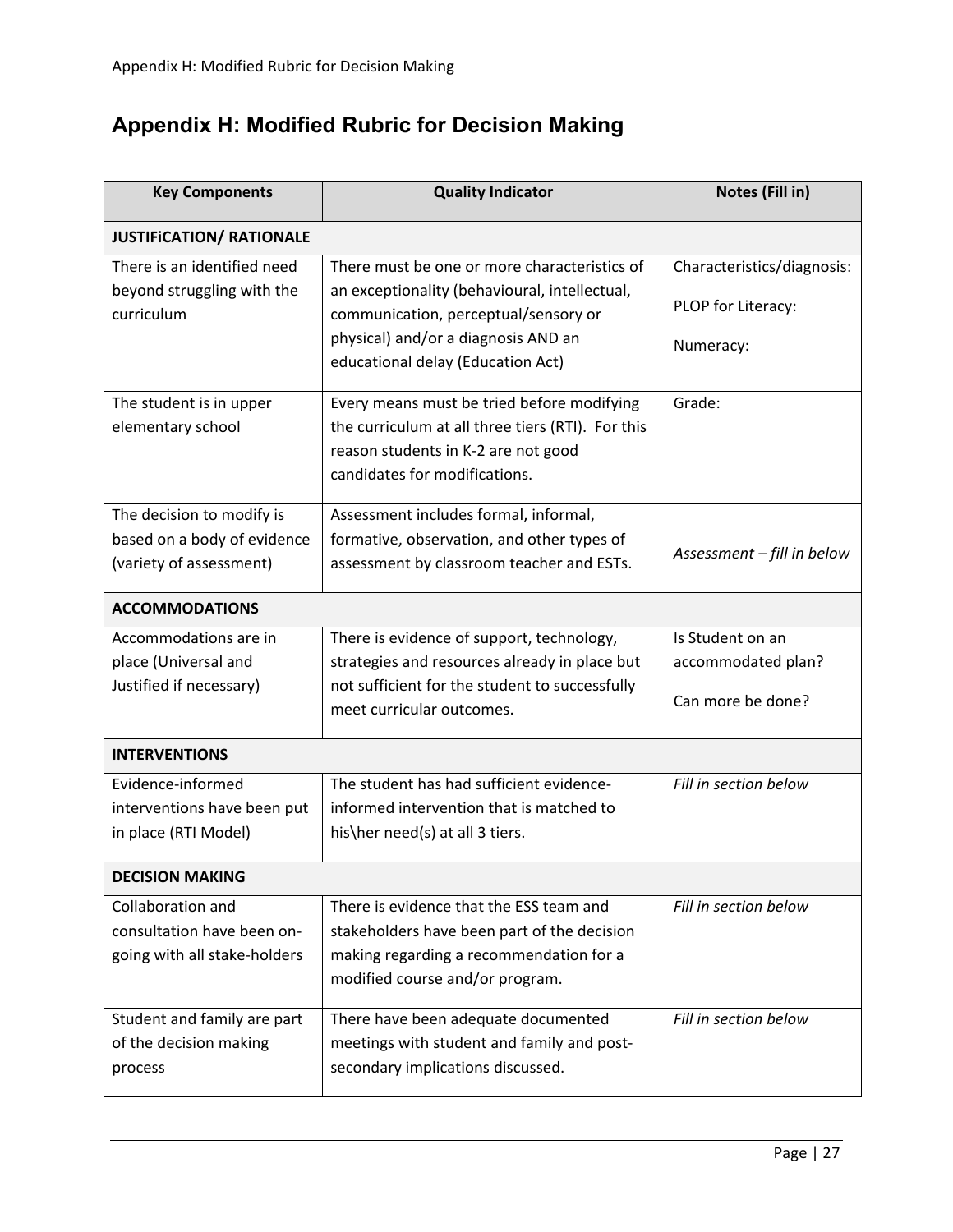| The time of year is optimum | The plan is not being created due to failing    | Desired date of creation: |
|-----------------------------|-------------------------------------------------|---------------------------|
| to move forward with        | grades, difficulty with a course, transitioning |                           |
| modifications.              | concerns (end of year), etc. Research supports  |                           |
|                             | this not being evidence-informed practice.      |                           |
|                             |                                                 |                           |

# **Assessment**

| Assessment Type<br>(Formal, informal, etc) | Date | Assessor | Data shared with: | Summary of Results<br>- Data |
|--------------------------------------------|------|----------|-------------------|------------------------------|
|                                            |      |          |                   |                              |
|                                            |      |          |                   |                              |
| 3.                                         |      |          |                   |                              |

# **Record of evidence‐informed intervention**

| Intervention (all 3 tiers) | Time<br>(mins) | Frequency<br>x/week | Duration<br># of weeks | Given by: | Date/Results/Data |
|----------------------------|----------------|---------------------|------------------------|-----------|-------------------|
| 1.                         |                |                     |                        |           |                   |
| 2.                         |                |                     |                        |           |                   |
| 3.                         |                |                     |                        |           |                   |

# **Record of meetings (case conferences, ESS team, problem‐solving meetings etc.)**

| Date | Meeting Type | Outcome | Actions/Notes | Student/Family<br>present |
|------|--------------|---------|---------------|---------------------------|
| ᆂ.   |              |         |               |                           |
| z.   |              |         |               |                           |
| 3.   |              |         |               |                           |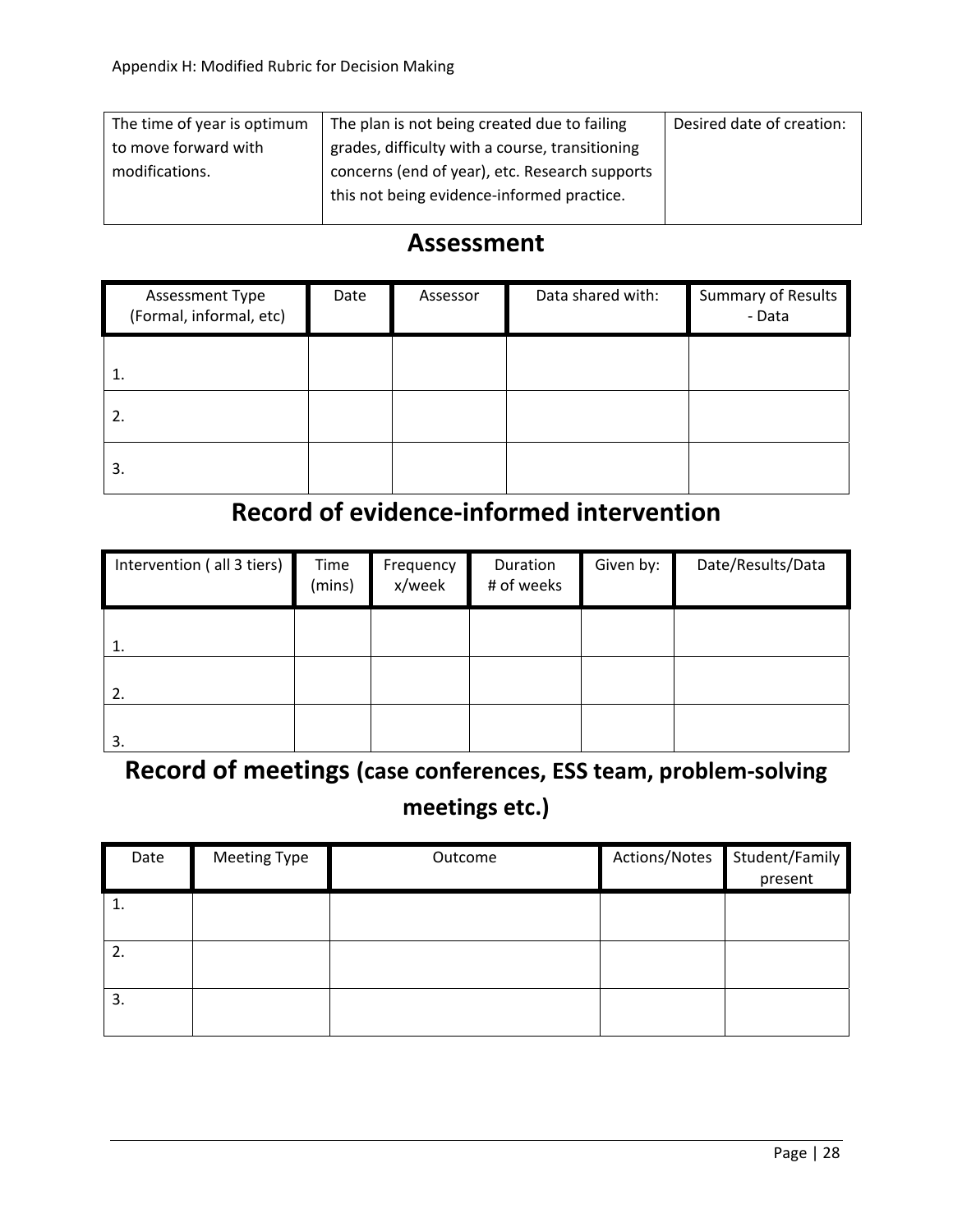# **Appendix I: Module on SMART Goals**

https://portal.nbed.nb.ca/pd/Reading/Document%20Library/How%20to%20Writ e%20SMART%20Goals%20output/story.html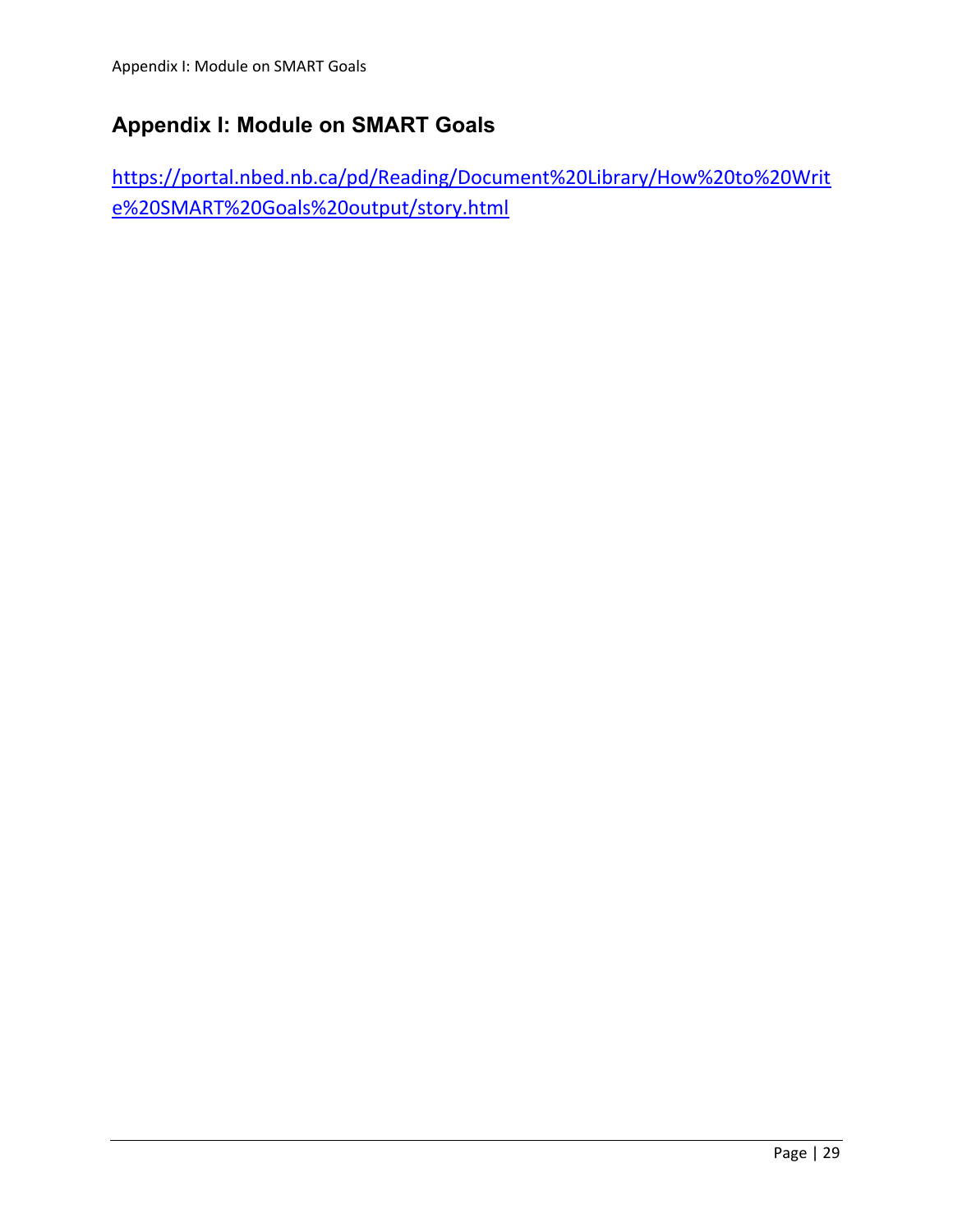# **Appendix J: Career Cruising Portfolio**

http://public.careercruising.com/en/our‐solutions/k‐12/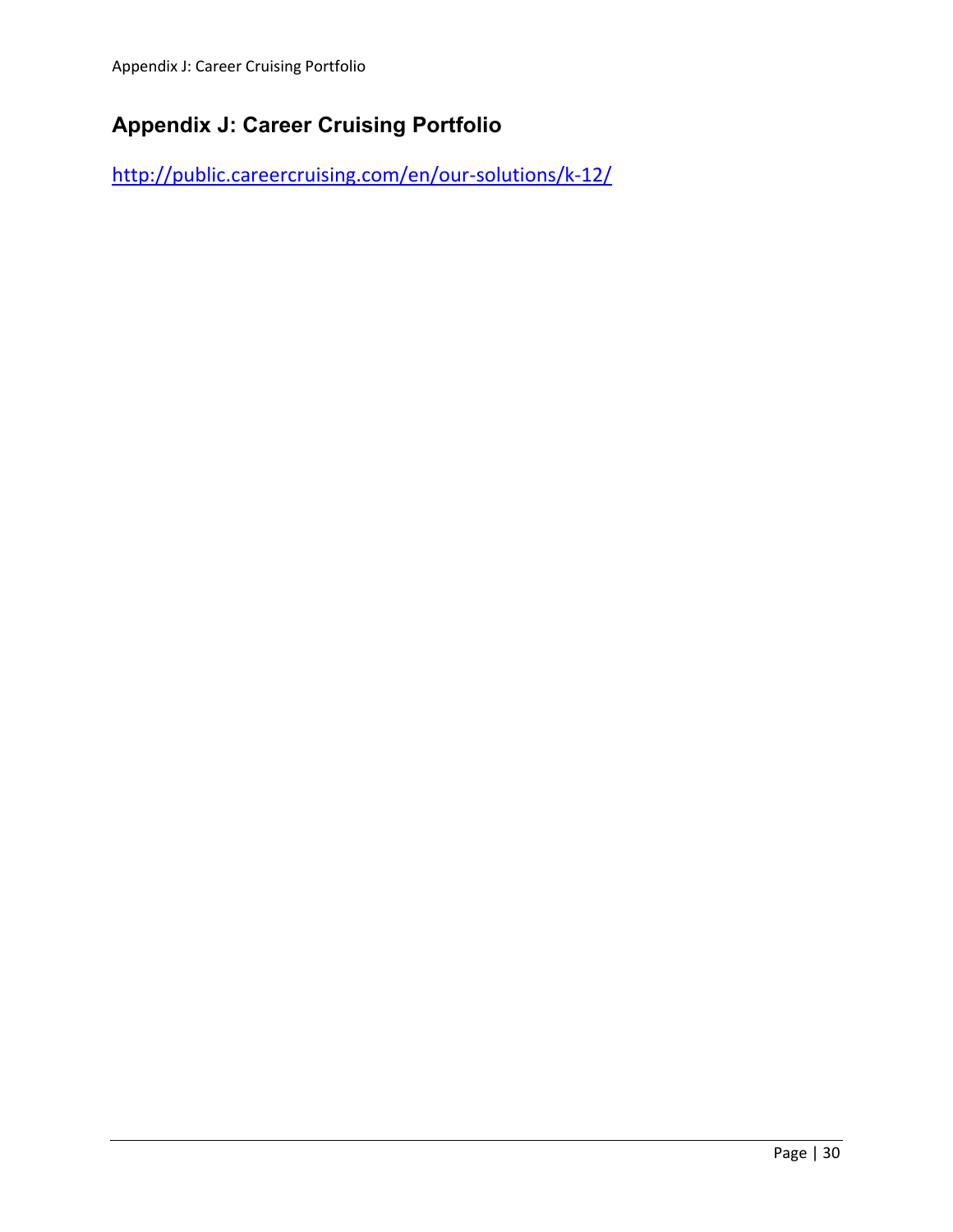# **Appendix K: Contacts**

Learning Disabilities Association of New Brunswick

http://ldanb-taanb.ca/

New Brunswick Association of Community Living

http://nbacl.nb.ca/

Autism Society of New Brunswick

http://autismcanada.org/

Premiers Council on Status of Disabled Persons

http://www2.gnb.ca/content/gnb/en/departments/pcsdp.html